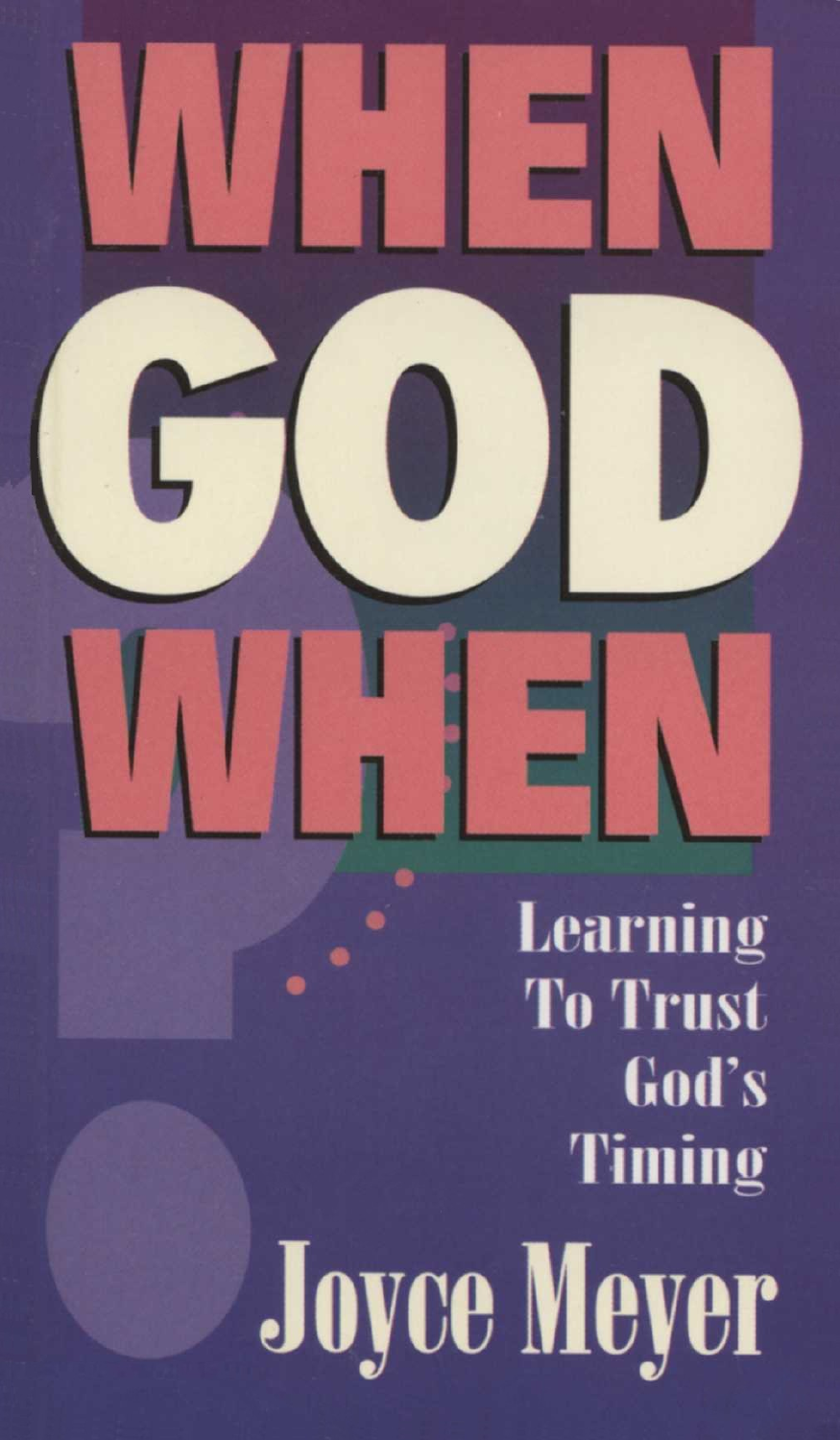# **When, God, When?**

#### **Learning To Trust In God's Timing**

*by Joyce Meyer*

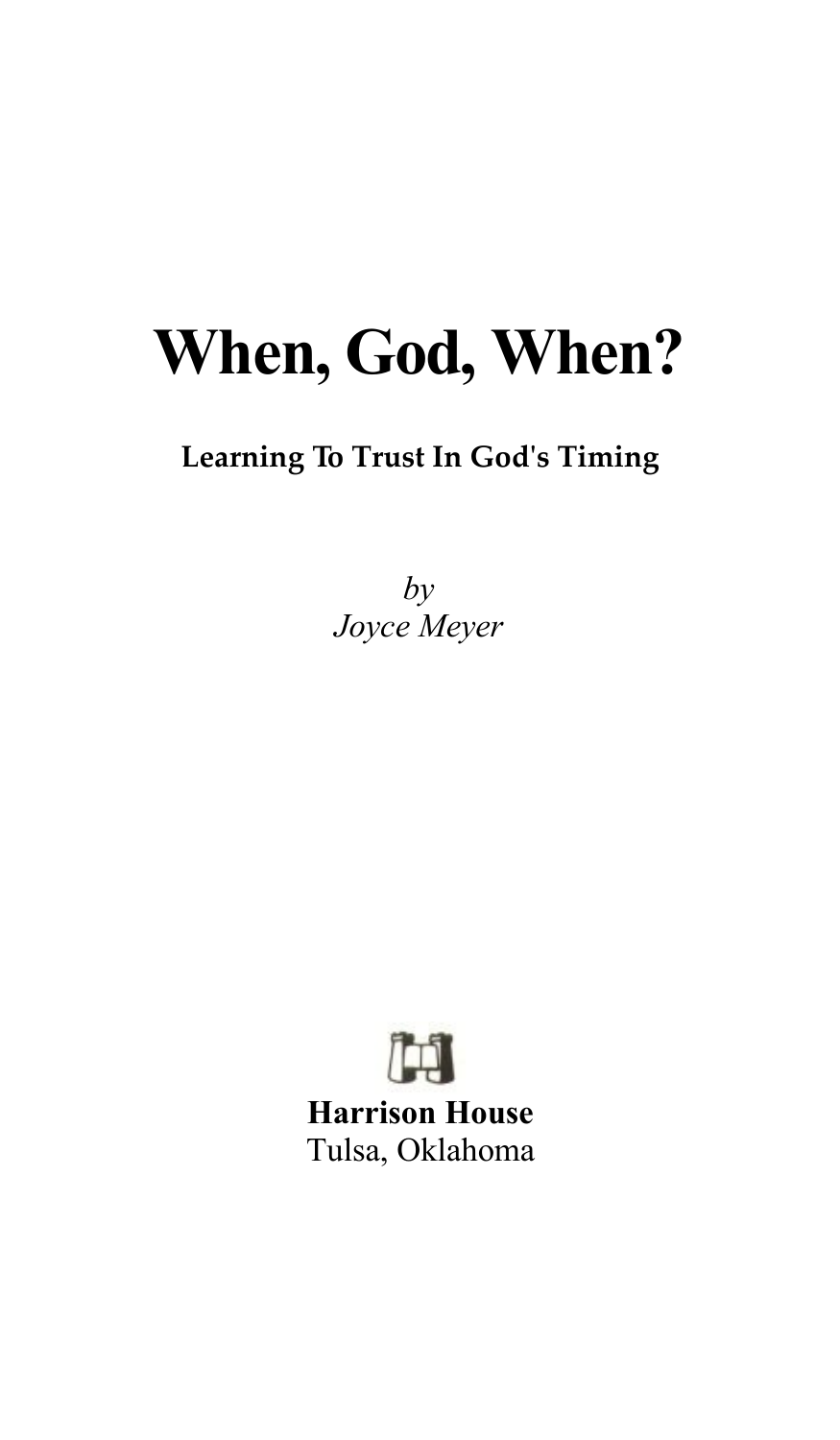Unless otherwise indicated, all Scripture quotations are taken from the *King James Version* of the Bible.

Scripture quotations marked AMP are taken from *The Amplified Bible, Old Testament* copyright © 1965, 1987 by Zondervan Corporation. *New Testament* copyright © 1958, 1987 by the Lockman Foundation. Used by Permission.

*3rd Printing Over 66,000 in Print*

*When, God, When? learning To Trust in God's Timing* ISBN 0-89274-846-X Copyright © 1994 by Joyce Meyer Life In The Word, Inc. P. O. Box 655 Fenton, Missouri 63026

Published by Harrison House, Inc. P. O. Box 35035 Tulsa, Oklahoma 74153

Printed in the United States of America.

All rights reserved under International Copyright Law. Contents and/or cover may not be reproduced in whole or in part in any form without the expressed written consent of the Publisher.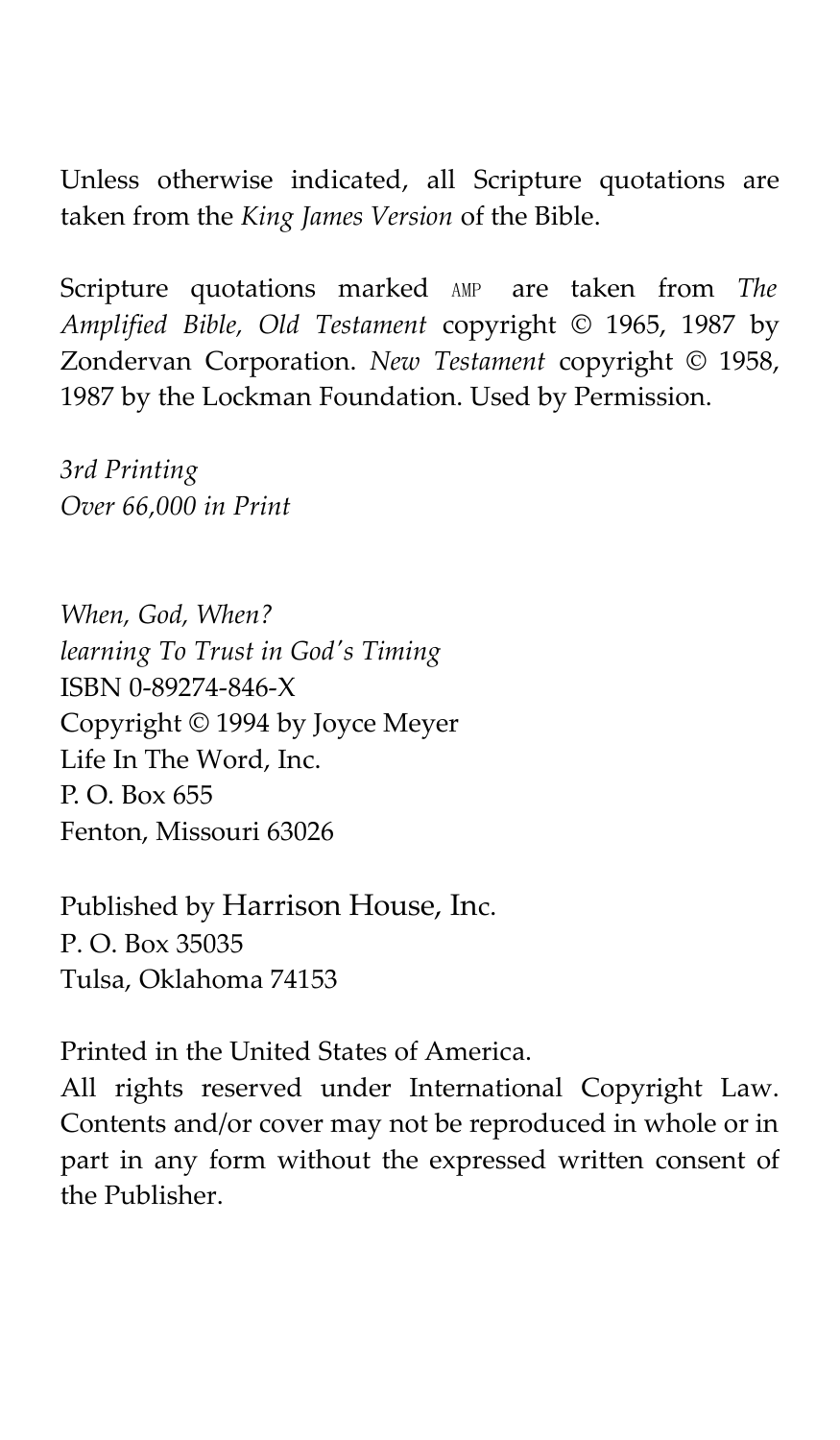# Contents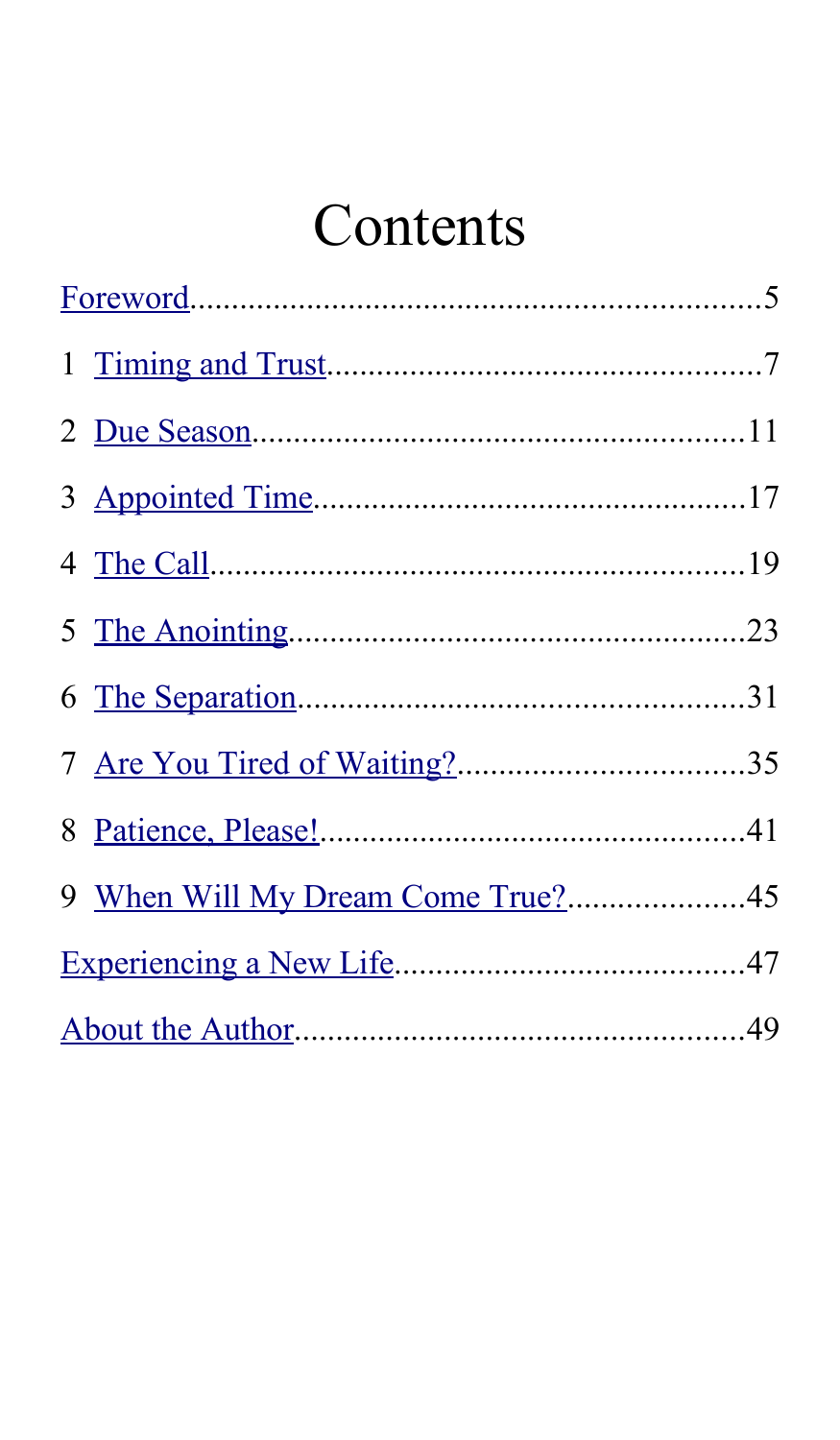### <span id="page-4-0"></span>**Foreword**

We serve the All-Knowing God who keeps an eye on us all the time. God is never surprised. He knows everything *before* it happens. Psalm 139 says He knows our thoughts before we think them, and our yet unuttered words. Most of us need to grow in the area of trust and attempt to silence the big question—WHEN?

Because that question is a persistent one, I have written this book to bring some insight that I feel God has graciously shared with me. I spent a large part of my life impatient, frustrated, and disappointed. Through many experiences, I have learned to trust the One Who knows all.

I pray your spirit will become peaceful as you rest in Him, trusting that, in the words of King David, "your times are in His very capable hands" (Ps. 31:15, paraphrased).

**CONTRACTOR**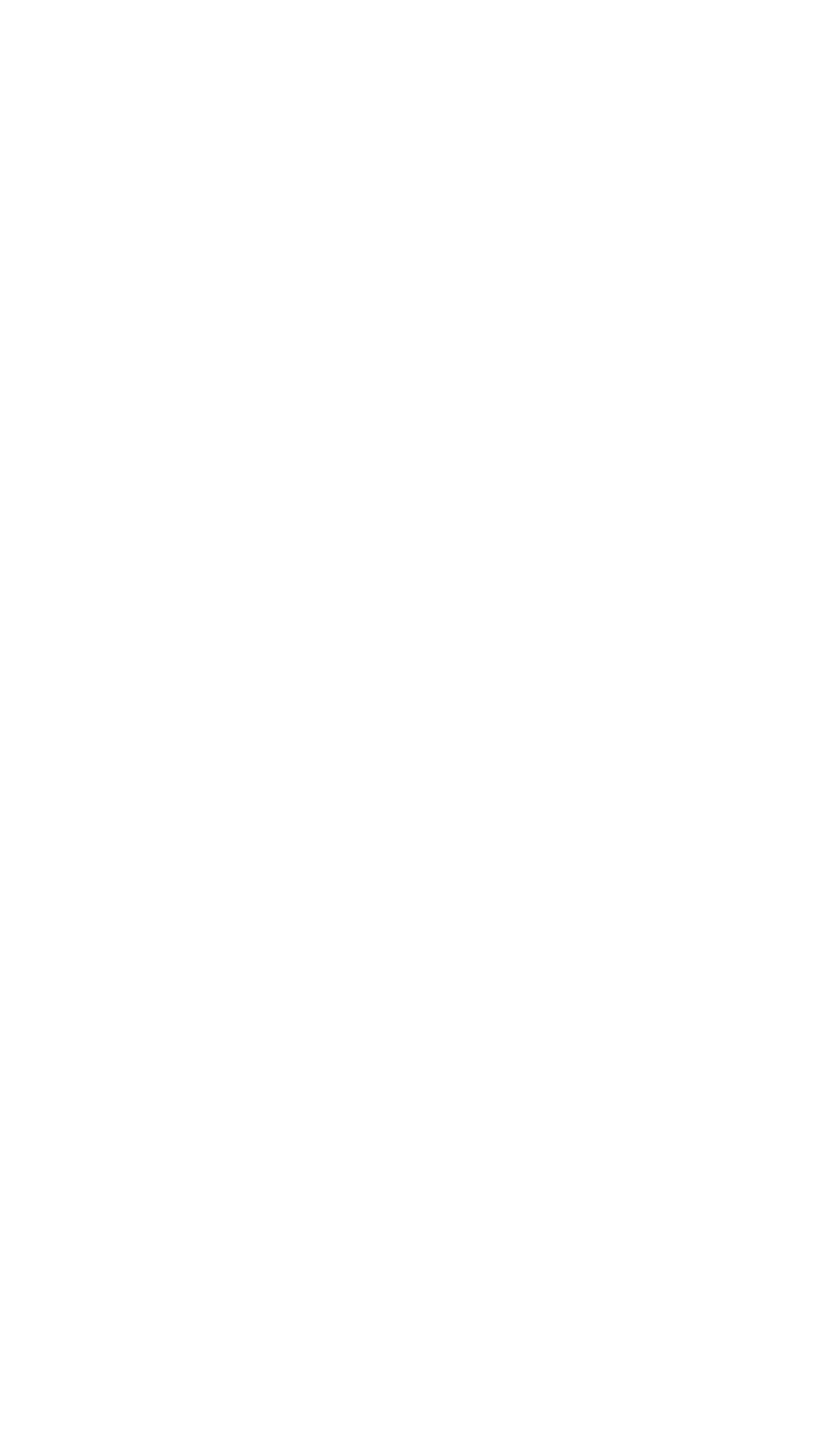**1**

# <span id="page-6-0"></span>**<sup>1</sup>Timing and Trust**

**"I trusted, relied on and was confident in You, O Lord; I said, You are my God.**

**"My times are in Your hand; deliver me from the hand of my foes and those who pursue me and persecute me."**

#### **Psalm 31:14,15** AMP

In this chapter, the Psalmist is saying that he trusted God to deliver him, and he trusted Him to do it at the right time. Trust requires us to say, *"My times* are in *Your hands"* (paraphrase).

I have learned that trust requires us to accept that some questions will be unanswered and to place our times in God's hands—believing that even though we do not know all the answers, He does.

He has a perfect timing for all things in our lives. We all desire and believe for good things to happen in our lives, now—*not later!*

As we continuously mature in the Christian life, we learn to believe for things not *now,* but in God's perfect timing. Hebrews 11:1 says, "NOW faith is the substance of things hoped for, the evidence of things

**COMMANDED**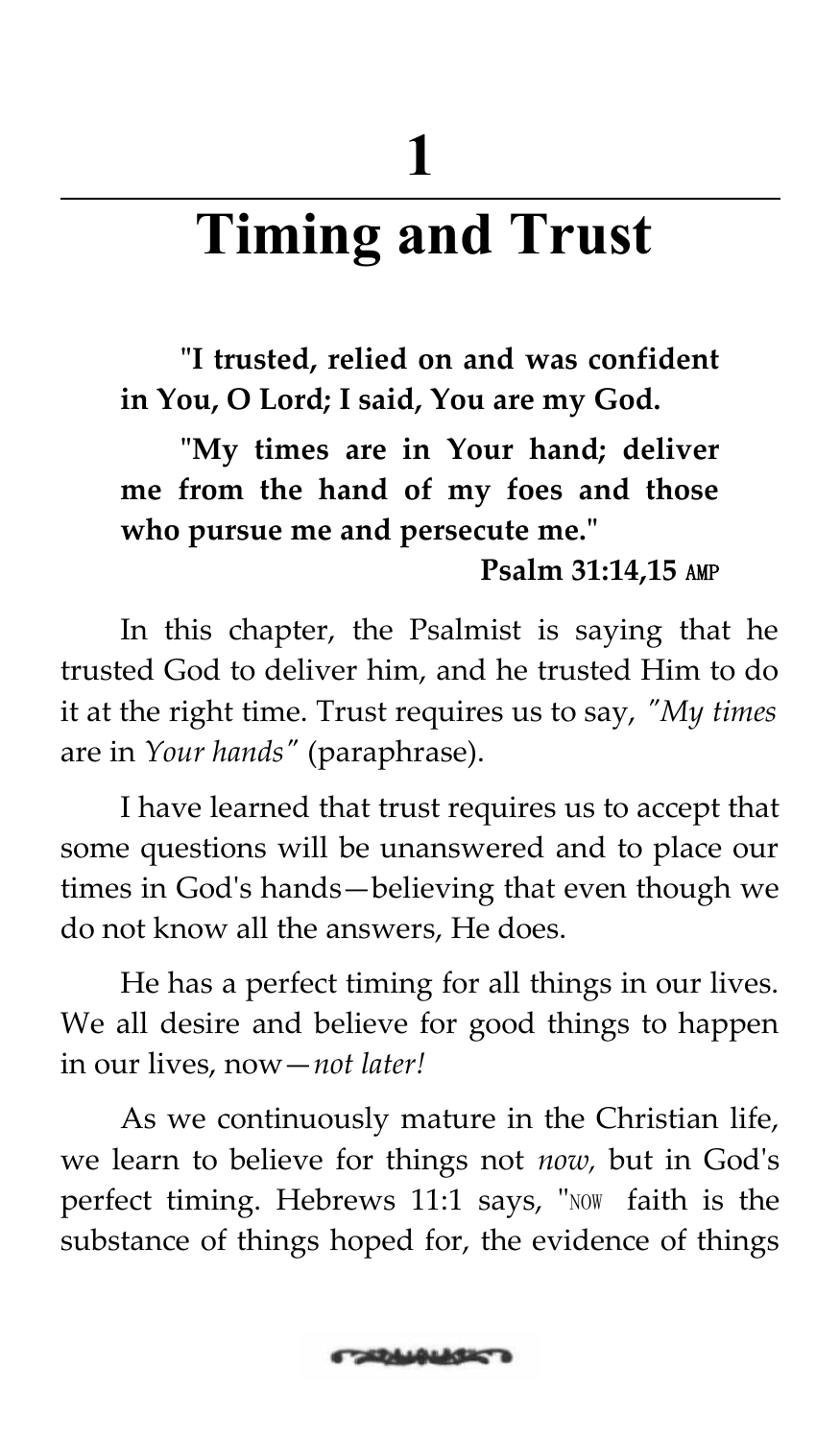not seen." We can always have faith now, but we cannot always have the manifestation *now.*

Trusting God often requires not knowing *how* God is going to accomplish what needs to be done and not knowing *when* He will do it. We always say, "God is never late," but He is generally not early either. Why? Because He uses those opportunities to stretch our faith in Him, and we grow during times of waiting.

One of our partners recently was in need of financial help from God in paying some unexpected taxes. The taxes were due April 15. The couple gave a special offering to "Life In The Word" believing God for the miracle they needed. On April 14 they had the money for their taxes. Why not April 1 or 5? Why does God sometimes wait until the very last day or minute?

The reason is that He is teaching us lessons in trust! *Trust is not inherited; it is learned!* We learn to trust God by going through various experiences that require trust. By seeing God's faithfulness over and over, we let go of trusting ourselves, and gradually we enter God's rest and place our trust in Him.

Looking at it like this, it is easy to see how timing plays an important part in learning to trust God. If He did everything we asked for immediately, we would

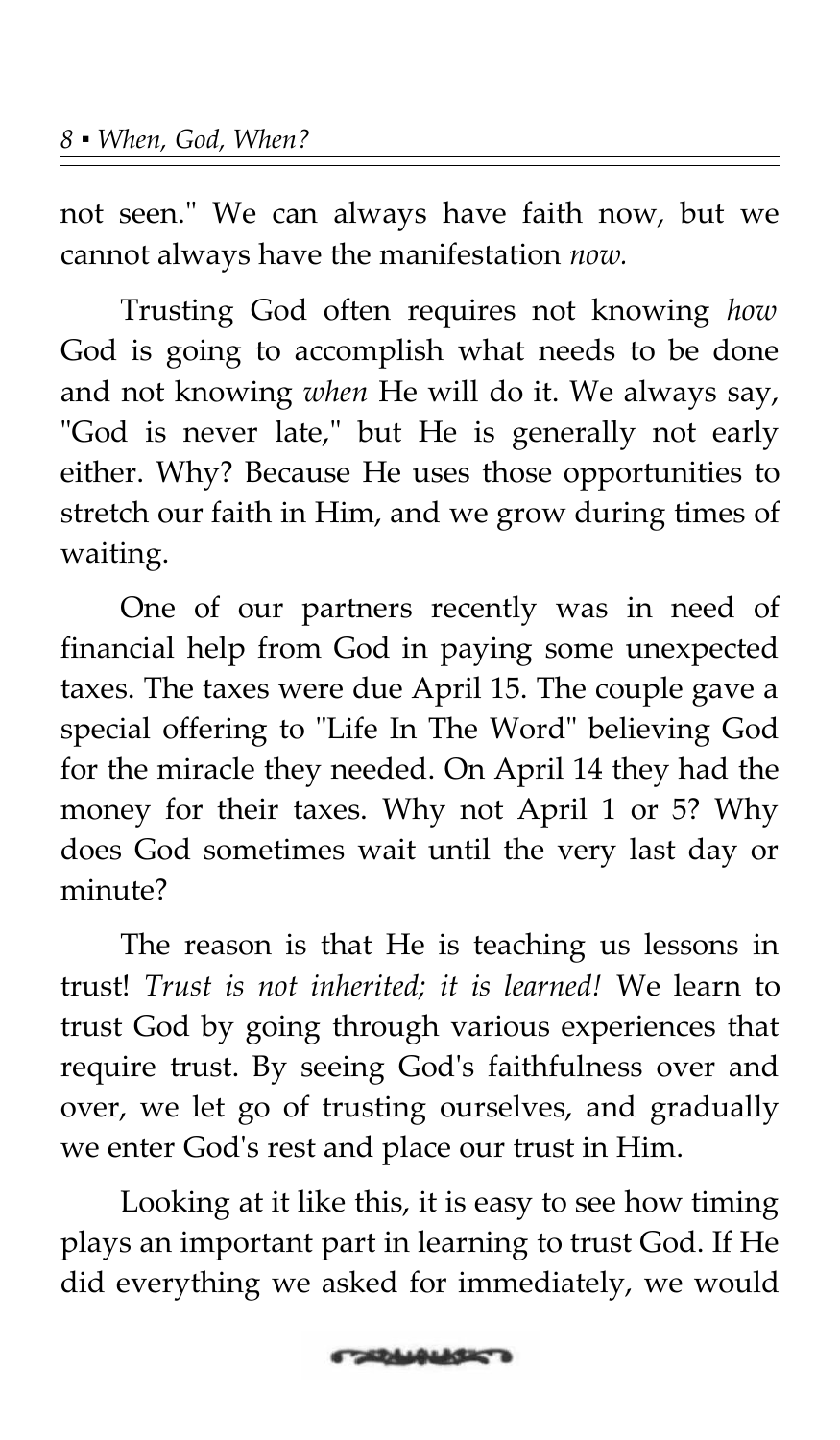never grow and develop. Timing and trust are twins. They work side by side.

**CONTRACTOR**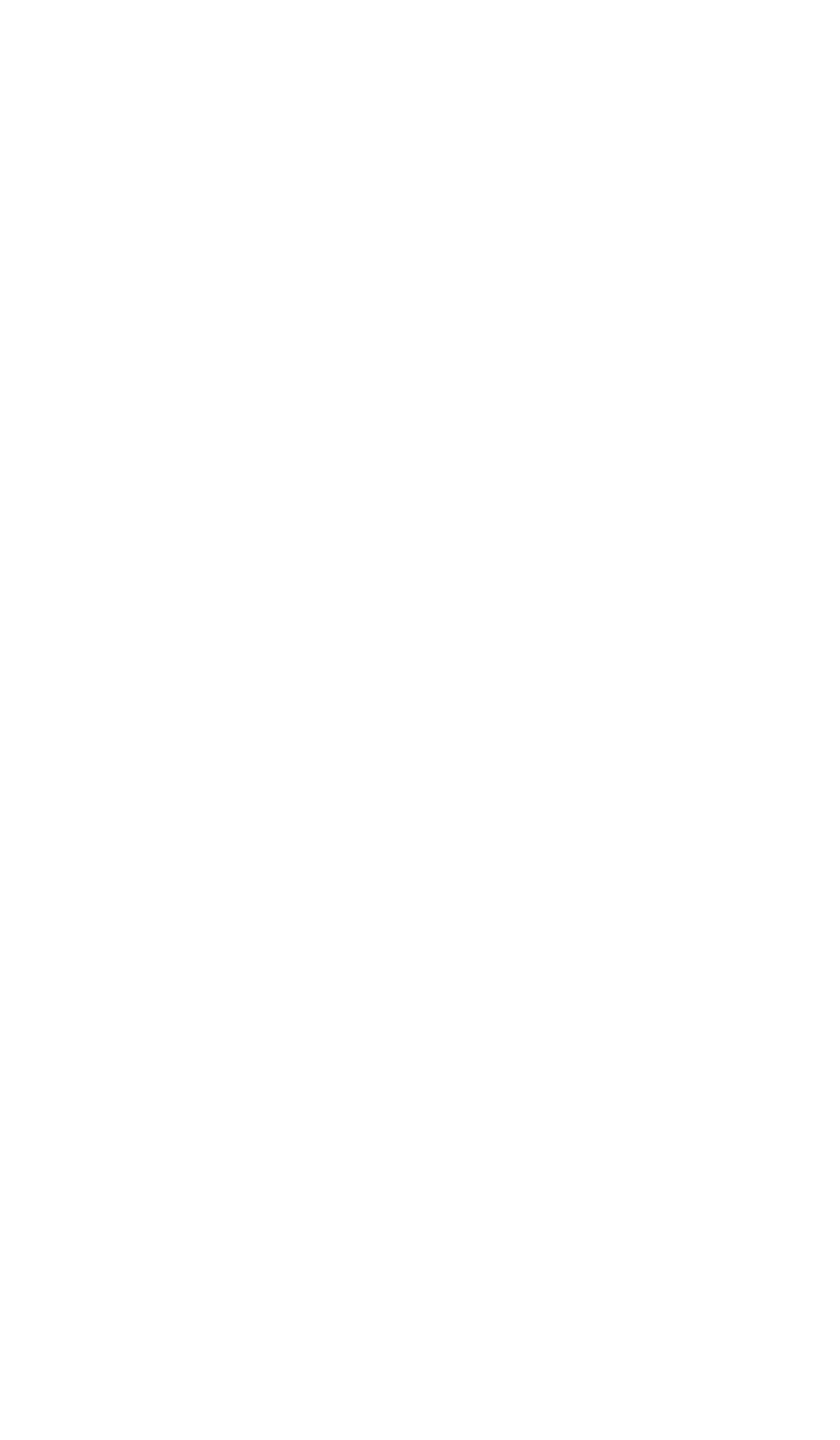### **2**

### <span id="page-10-0"></span>**<sup>2</sup>Due Season**

Leviticus 26:4 says, "I will give you rain in *due season."* Galatians 6:9 (AMP) says we must "... not lose heart and grow weary and faint in acting nobly and doing right, for in due time and at the appointed season we shall reap, if we do not loosen and relax our courage and faint." And in First Peter 5:6 we are exhorted to "humble" [ourselves] "under the mighty hand of God, that in *due time* He may exalt" [us].

When is *due season* or *due time?* I believe it is when God knows we are ready, when everyone else involved is ready and when it fits into God's corporate plan. God has an individual plan for our individual lives, but He also has a corporate plan for the entire world.

I remember a time when I was frustrated because nothing was happening in my ministry. I knew I was anointed to teach God's Word, but absolutely no doors opened for me. It seemed I had waited so long. I felt ready. I had been cooperating with God. He had done major work in me, and I just could not understand why something was not happening. I remember asking, "God, what are You waiting for

**CONTRACTOR**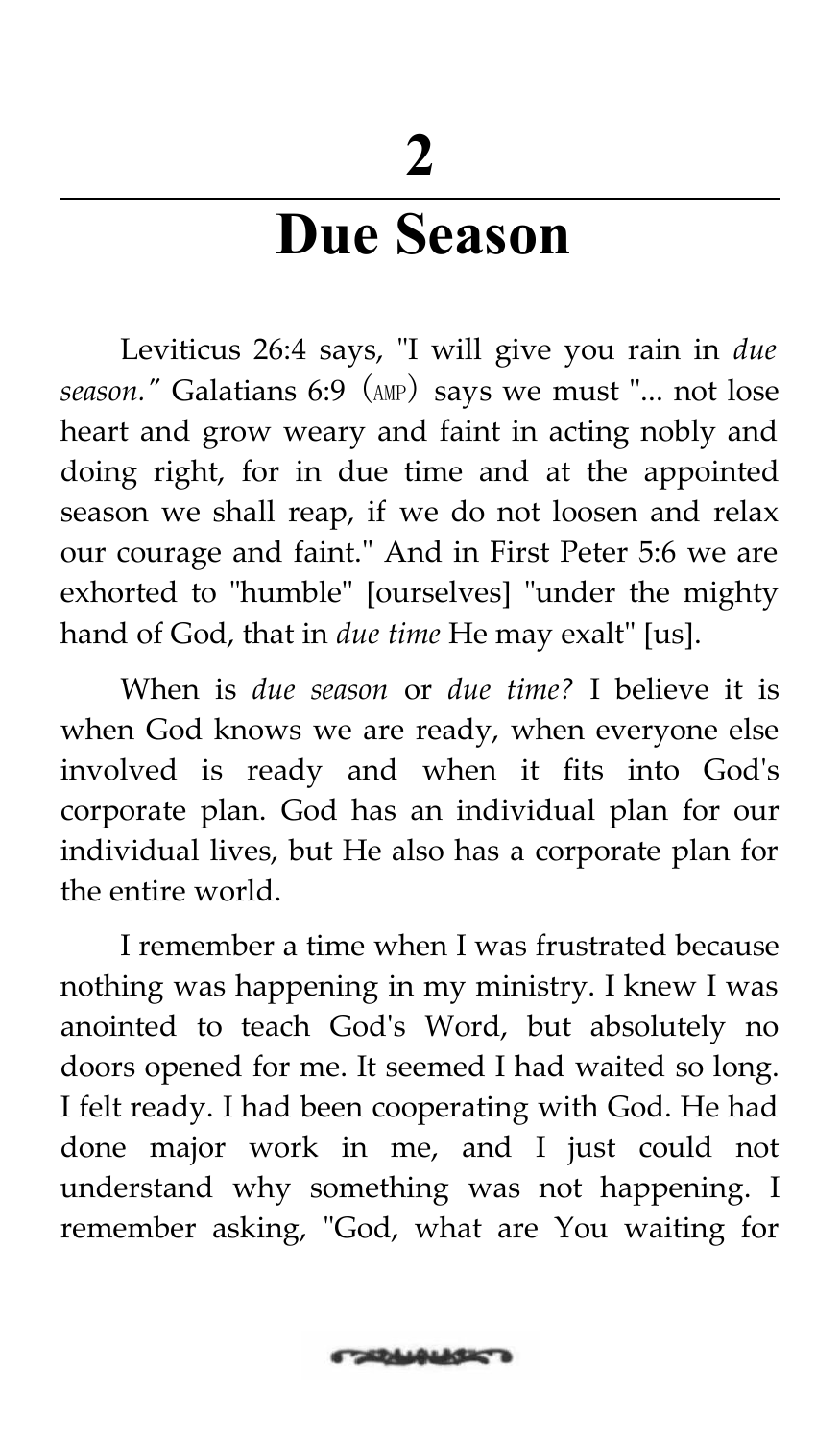now? Am I not ready yet?" He responded by saying, "You are, but some of the others who will be involved with you are not yet ready, and I am still working some things out in them, so you will have to wait on them now."

You see, God does not push, shove, demand, manipulate or force people. He leads, guides, prompts and suggests. It is the responsibility of each person to give his or her will over to Him for His purposes. Sometimes this takes longer with one person than another.

Therefore, if God is developing a group of people or a team of people who will work together, part of them may be ready before the rest. This is especially hard, since at the birthing stage, they generally do not know God's plan, and many times they do not even yet know each other.

An excellent example of this is the single person praying for the perfect mate. God is, in fact, preparing that mate, but the one praying gets tired of waiting since they do not know what is going on behind the scenes. The single person praying for a mate who is already a mature Christian, developed in the fruit of the Spirit and called into full-time ministry, etc., may need to be willing to wait to get their "special order" all fixed up on arrival. That takes time. It does not

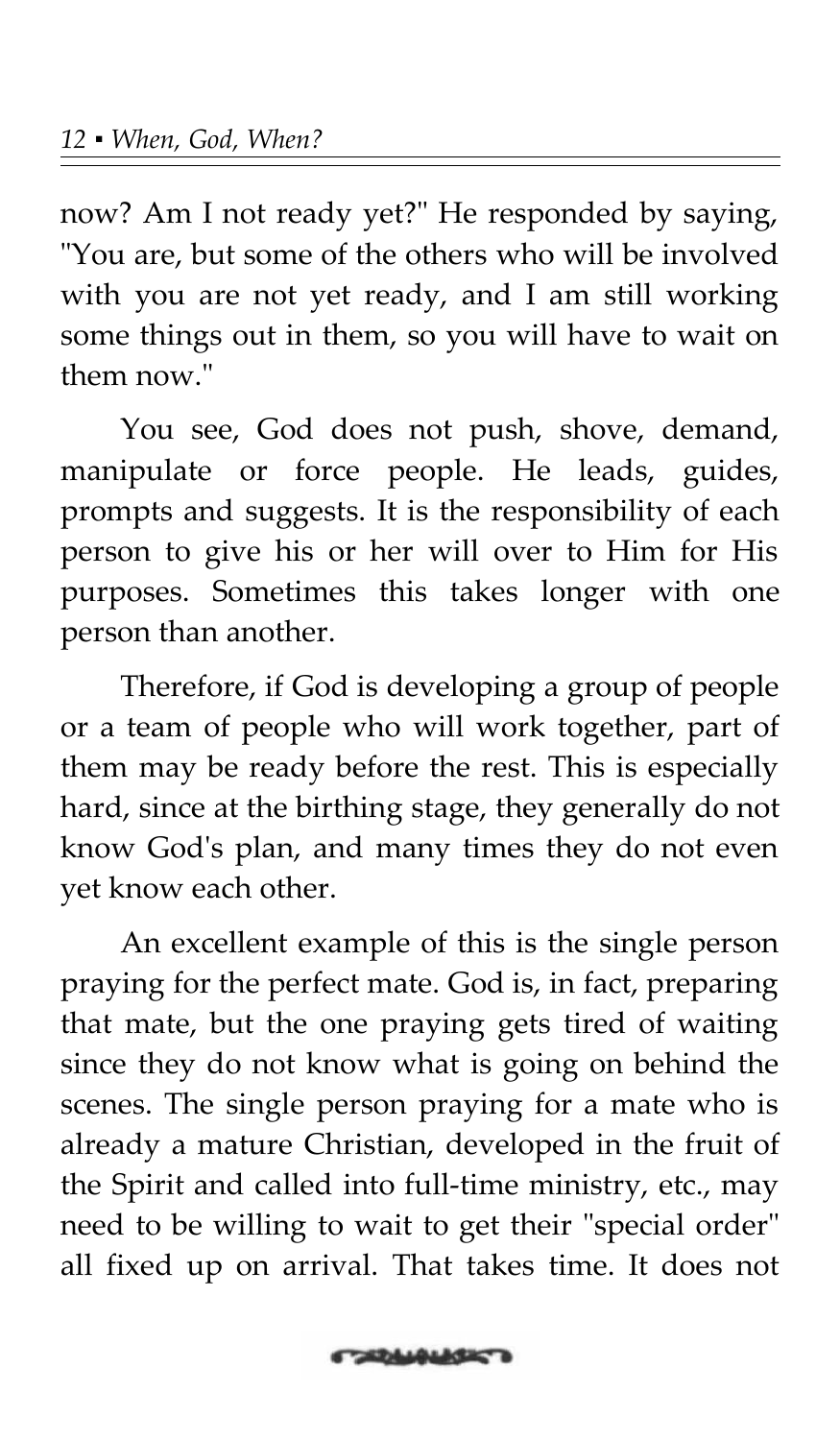happen overnight. However, God has the right person for them.

Dave got me quickly, but his was not a demanding prayer. He asked God for a wife—the right one for him, and he asked God for her to be someone who needed help. He prayed on and off for approximately six months to one year. We met, had five dates and got married. We have been married twenty-eight years as of the publishing of this book in 1994. Dave has always said he knew I was the right one the first night we went out, but he waited to ask me to marry him because he did not want to frighten me.

He arrived at the conclusion, after only three weeks of marriage, that I had quite a few problems and was in need of much help. Dave received the answer to his prayer quickly, but he also had to endure a lot of hard times while I was growing up in God and overcoming the problems from my abusive past.

God knew that Dave was mature enough to handle the rough years with me; therefore, He answered Dave's prayer quickly. He was strong enough to help someone who had many problems. Dave was willing to be used by God in that way, and God used him. Had he been unable to handle it or if

**COMMANDED**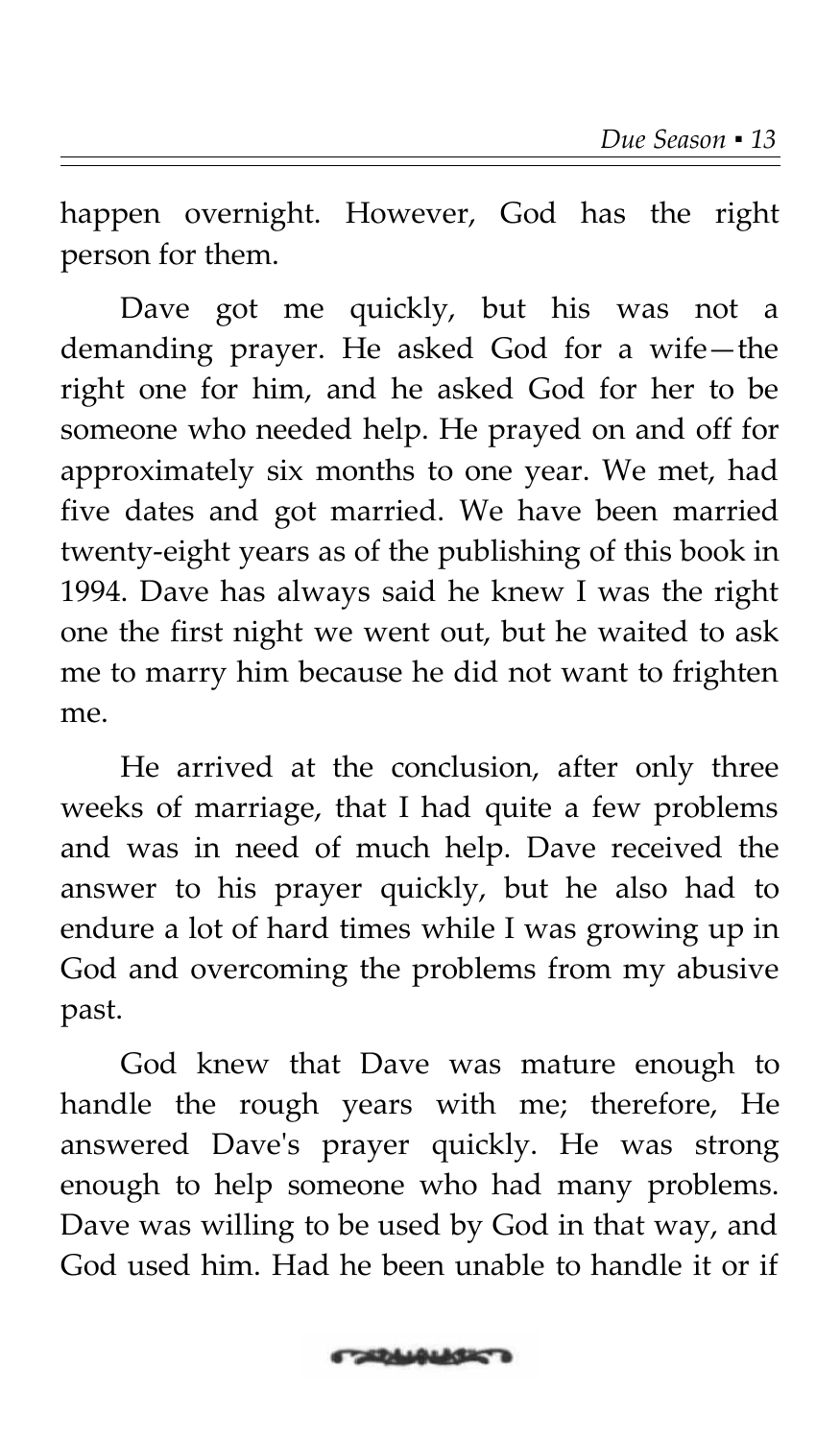he had prayed for someone more perfected, I believe God would have delayed His answer until a more appropriate time, after the Lord had done some major things in my life to get me to the place Dave had requested.

The point I am trying to make is that when we are waiting on God, it is essential that we realize that God may be working out some things with several people in order to answer our prayer. Believing makes waiting more endurable.

Let us think about *due time* in regard to financial increase. Third John 2 says, "Beloved, I wish above all things that thou mayest prosper and be in health, even as thy soul prospereth." The phrase *even as your soul prospers* lets us know that God's prosperity depends upon our maturity. *As your soul prospers* refers to how fast we allow God to bring our mind, will and emotions into line with His will.

Maturity is a process that takes time. How much time it takes is dependent upon God's plan and how well we cooperate with that plan. God loves us too much to give us prosperity that we would not be mature enough to handle properly.

Therefore, He tells us, in Galatians 6:9, "Let us not be weary in well doing: for in due season we shall reap, if we faint not." *Due season* is when God knows

**COMMANDED**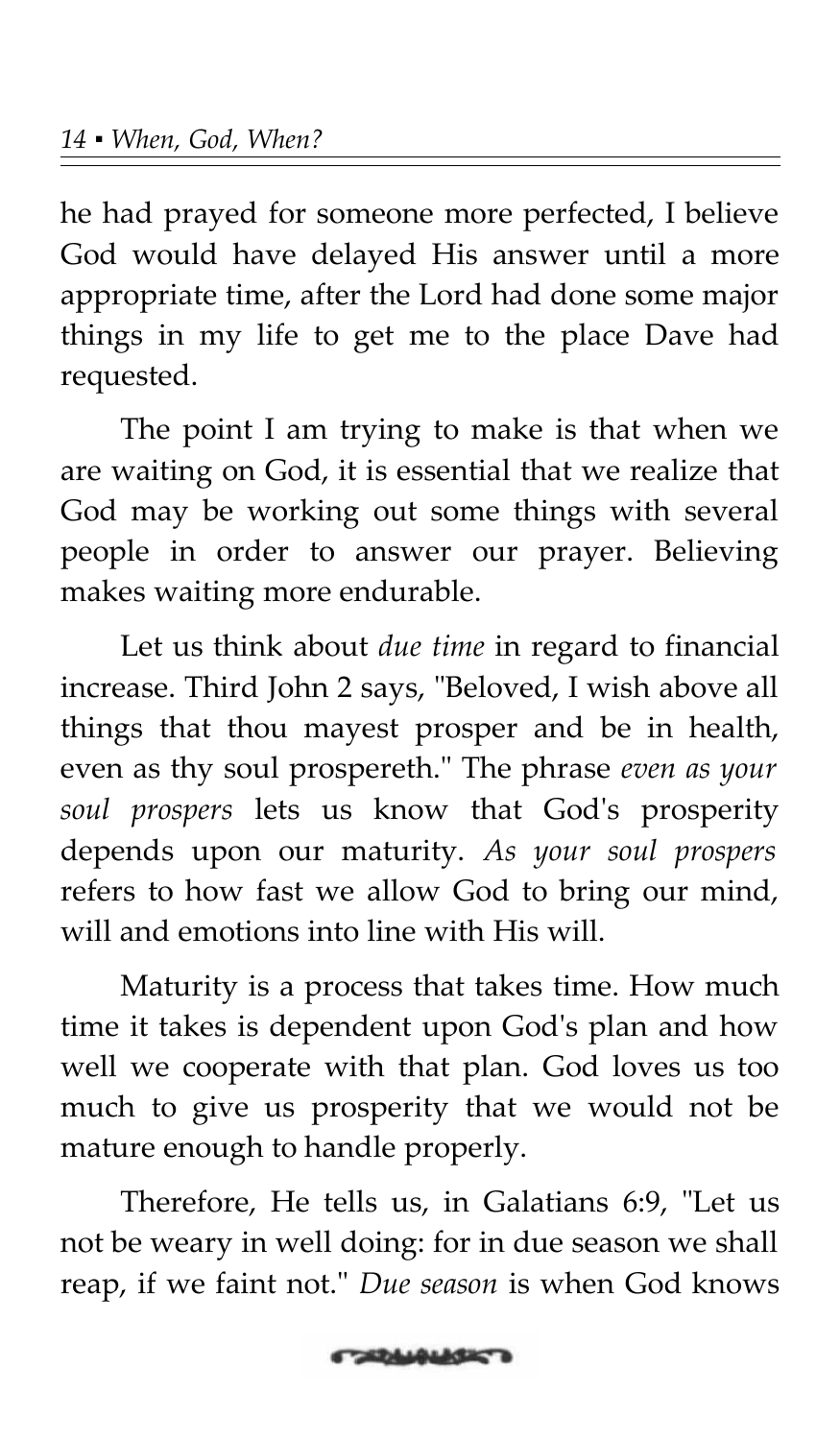we are ready, not when we *think* we are ready.

Too many blessings too soon can make a person haughty, thus the Bible instructs us not to place a novice or a new convert in leadership. They are not mature enough, and it would cause them to be lifted up in pride. (1 Tim. 3:6.)

There is a timing for all things in our lives, and there is *safety* in being in God's perfect timing. I pray to be in God's perfect will and His perfect timing not one step ahead of Him, nor one step behind.

*<b>GENTARY AREA*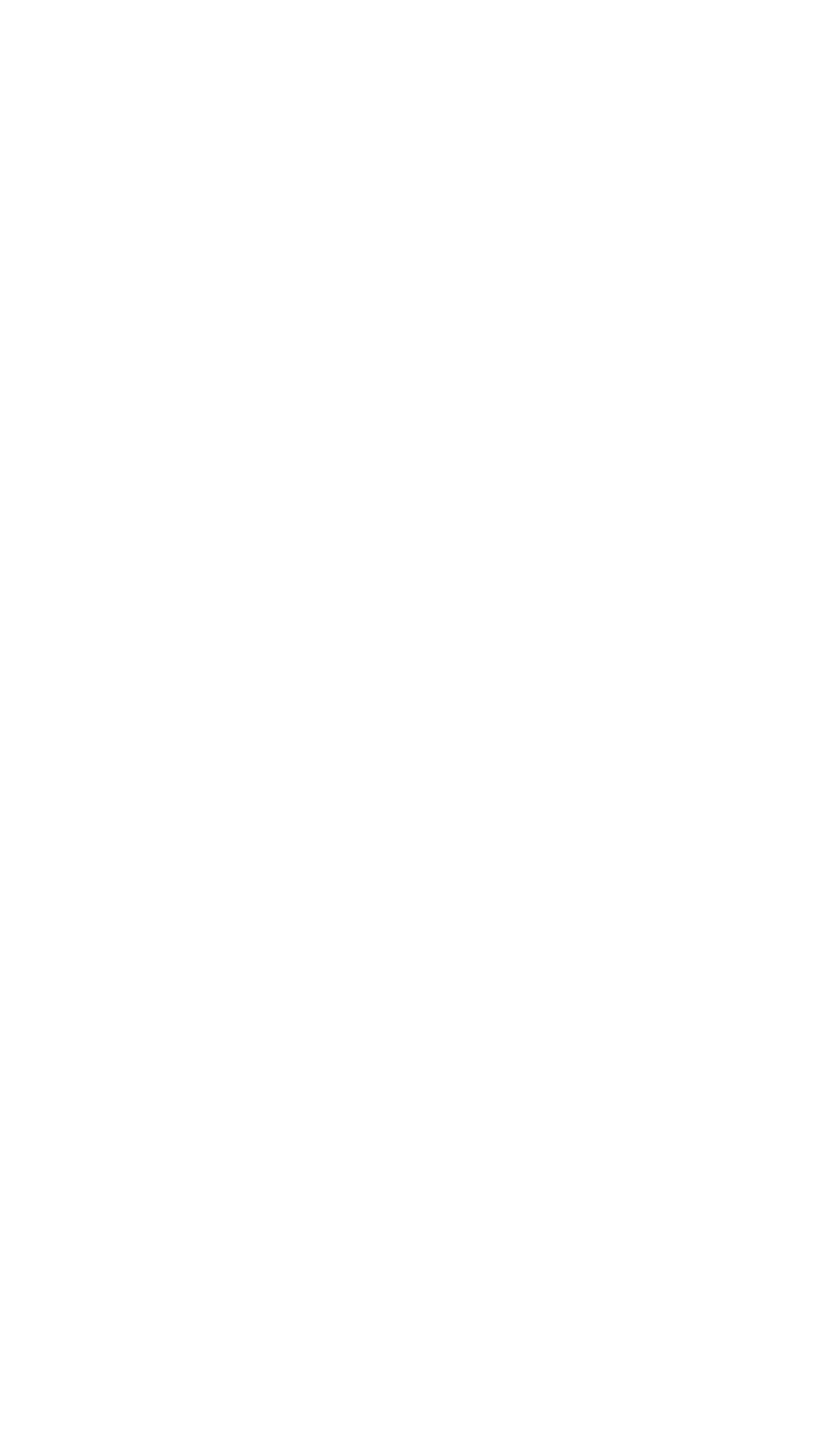# <span id="page-16-0"></span>**<sup>3</sup>Appointed Time**

Jesus told the disciples in Acts 1:6-8, when they asked Him questions concerning the end times, that it was not for them to know what time would bring and the seasons which the Father had *appointed* by His own choice and personal power.

You see, the disciples still thought Jesus would set up an earthly kingdom. They asked when He would re-establish the kingdom and restore it to Israel.

Jesus had been unable to get them to understand that He was going to establish a spiritual kingdom and that His kingdom would be within them. The Bible warns us that knowledge without wisdom is dangerous. It would have been disastrous for Jesus to tell the disciples when He would establish the kingdom since they did not even understand what it was.

Many times we want information on *when,* and God cannot give it because we do not have enough wisdom to handle the knowledge. Habakkuk 2:3 (AMP) says, "For the vision is yet for an appointed time and it hastens to the end [fulfillment]; it will not deceive

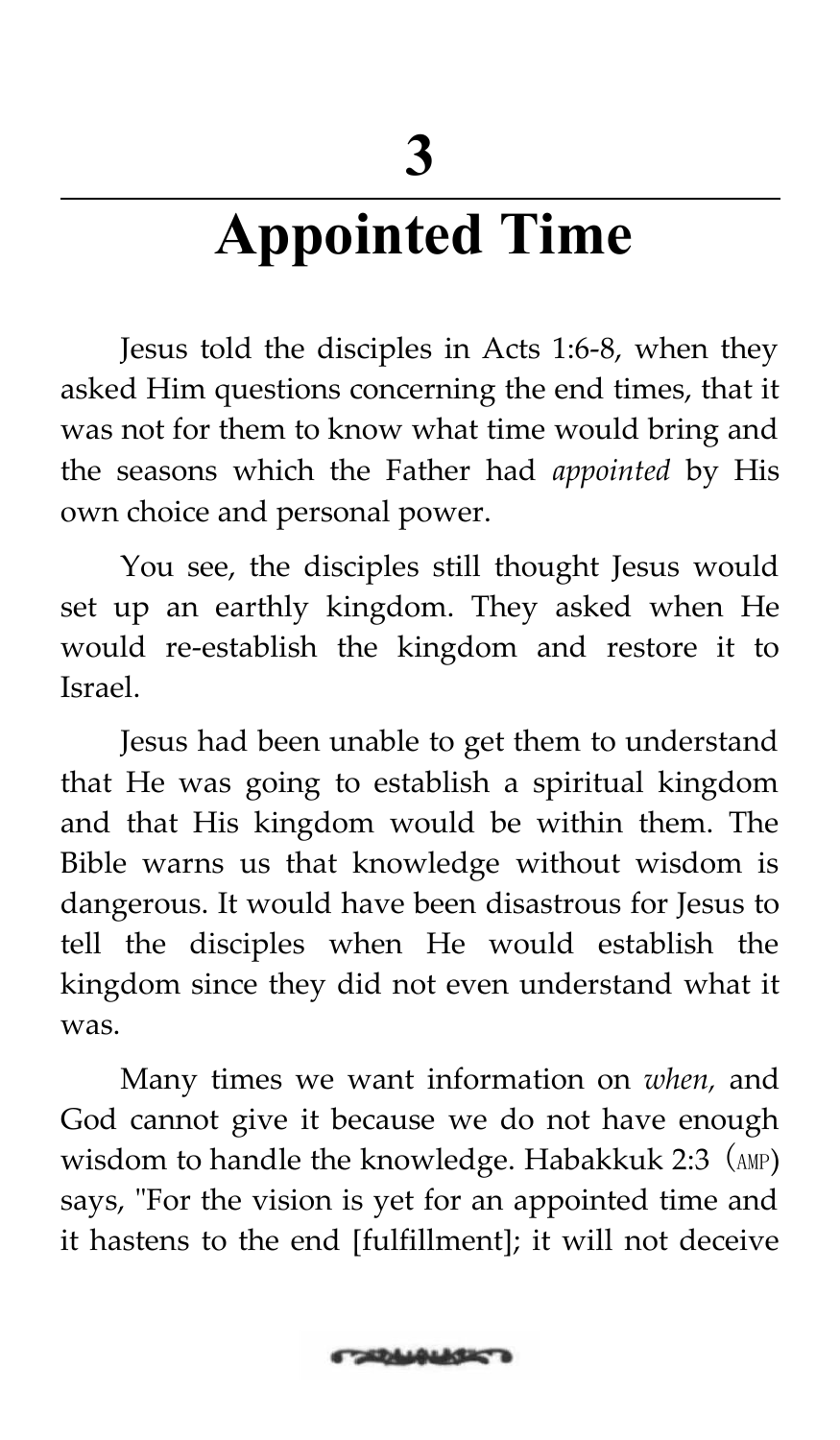or disappoint. Though it tarry, wait [earnestly] for it, because it will surely come; it will not be behindhand on its appointed day." It will not be late one single day.

*Appointed time* simply means when God knows the time is right. We must humble ourselves and our ideas to the wisdom and power of God and trust Him when He says He will not be late.

*Appointed time* also means a time already established and decided for certain reasons. *It is like having an appointment.* We cannot get in until the appointment time comes, and that is just the way it is. God has an appointed time, or we might say that He has set appointments for us concerning certain issues in our lives. We might as well settle down and wait patiently, because that is when it will happen and not until then.

**CONTRACTOR**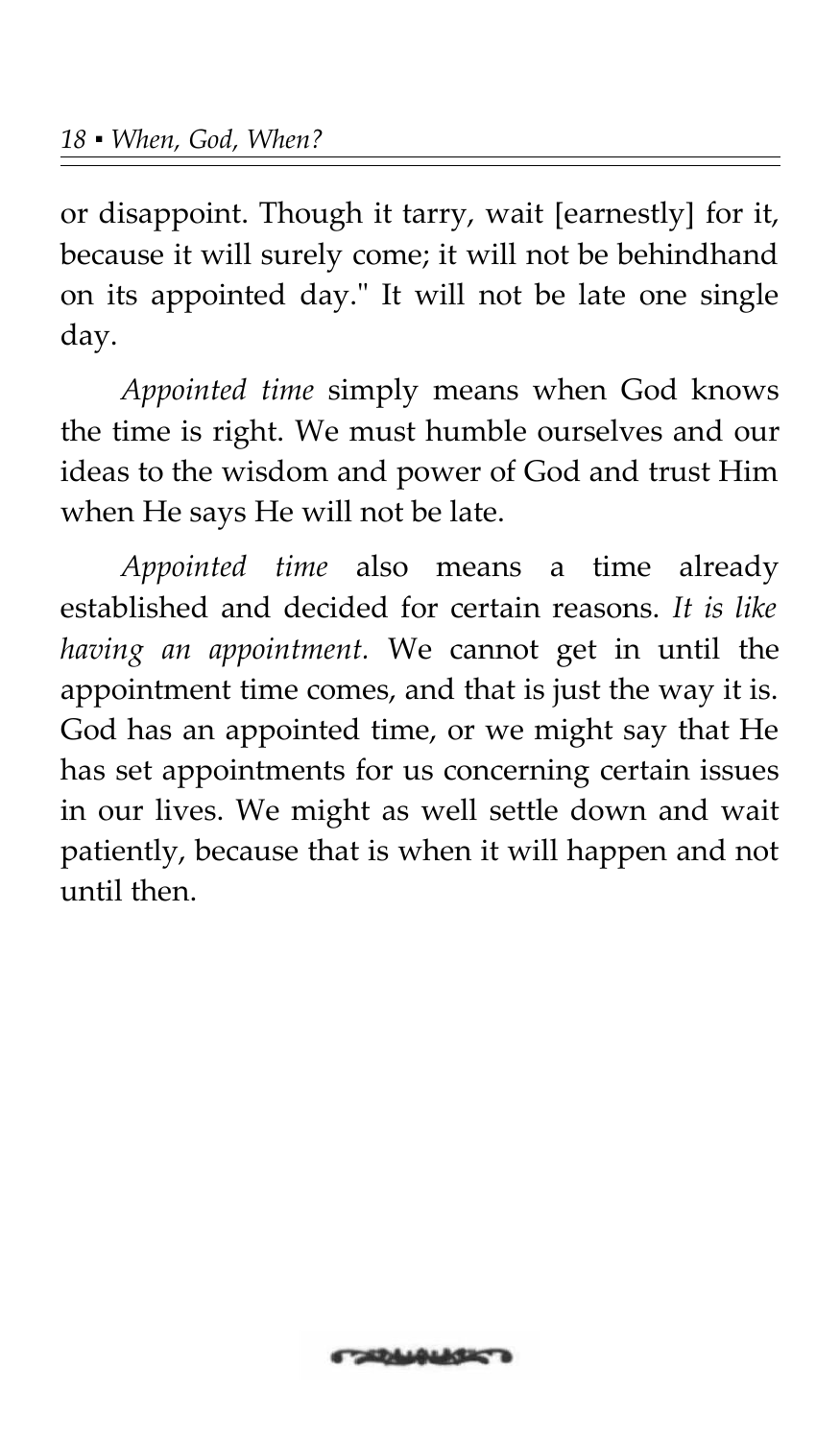### **4**

### <span id="page-18-0"></span>**<sup>4</sup>The Call**

The timing involved when God calls a person to do a certain thing, then anoints them for it and further separates them to do the work can be, and usually is, at three different intervals. Often there are lengthy time spans between the three events, particularly if the person is going to be used by God in a major way. *Major* does not necessarily mean worldwide. It just means in a way that will affect a good number of people. In this and the next two chapters, we will look at each of these events separately.

When God places a call on someone's life, it can be something that comes suddenly, or it can be something that the person has somehow always known. I remember reading that one of the U.S. presidents had stated in an interview that from the time he was quite young, he had always had a desire and "just knew" that he would someday be the president of the United States.

My call came rather suddenly. I was making my bed one morning, and the voice of the Lord came unto me saying, "You are going to go all over the

**CONTRACTOR**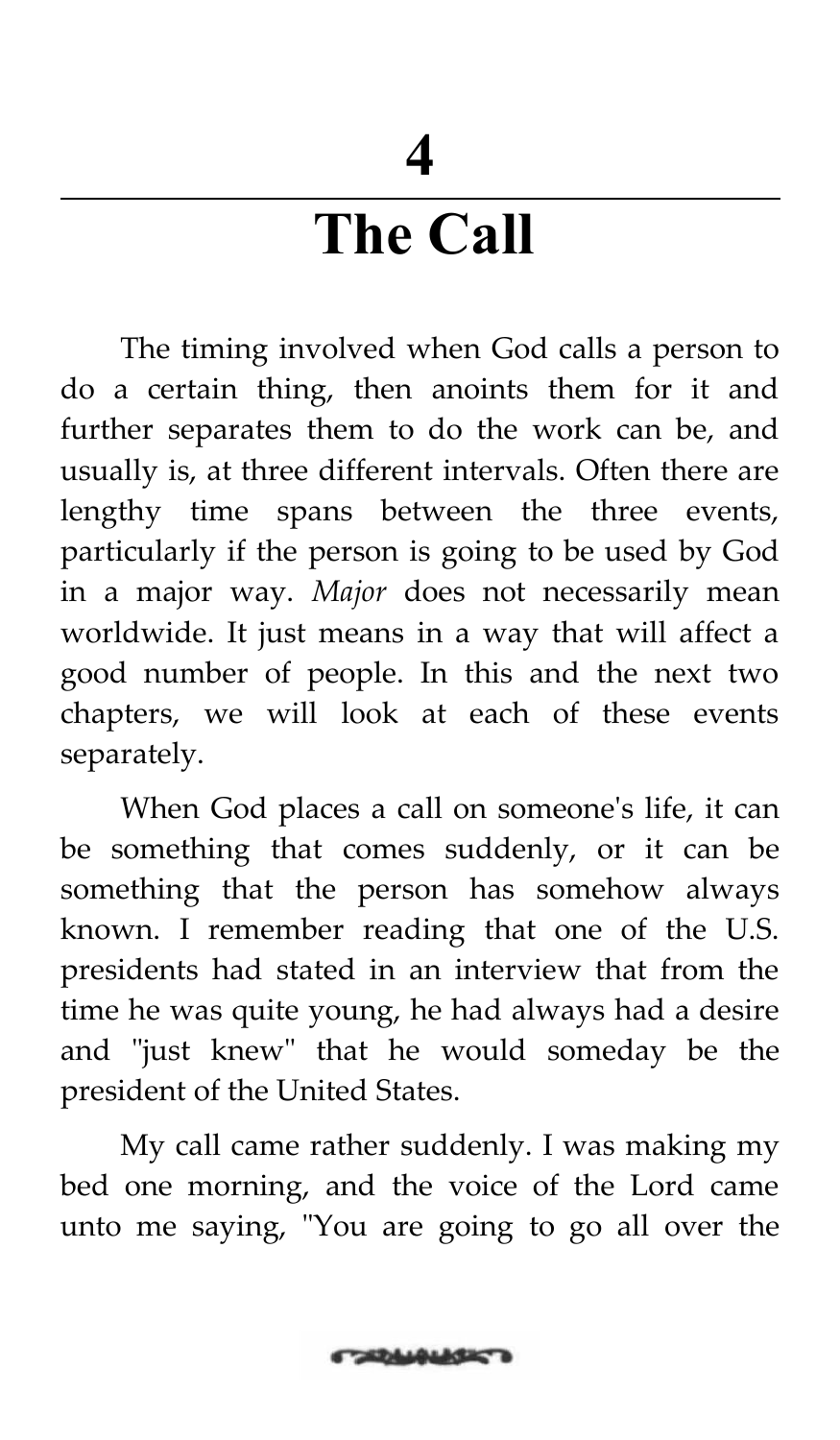place and teach my Word, and you are going to have a large teaching tape ministry." Even though it was not an audible voice, it sounded quite loud and clear inside me. And from that moment on, I "just knew" that was my destiny, and I had a tremendous, often overwhelming desire to teach the Word.

I never knew before that day that I was called to preach and teach God's Word. However, I can look back now and see other signposts along the way in my life. I always had an ability to express myself verbally and in writing in a very clear, understandable manner. People came to me even in high school for help and counseling with their problems. I had a desire, even then, to help people straighten out their lives. I was even asked to give the commencement address at my high school graduation to motivate and prod my classmates on to greater things. I even contemplated going to school to obtain a degree in psychology so that I could help people as a profession.

After Dave and I had been married for several years, I was growing closer to the Lord but still struggling with tremendous problems in my life because of my abusive past. We had three children by this time, and I remember coming home from church and lying in bed on Sunday evenings after the kids

**COMMANDED**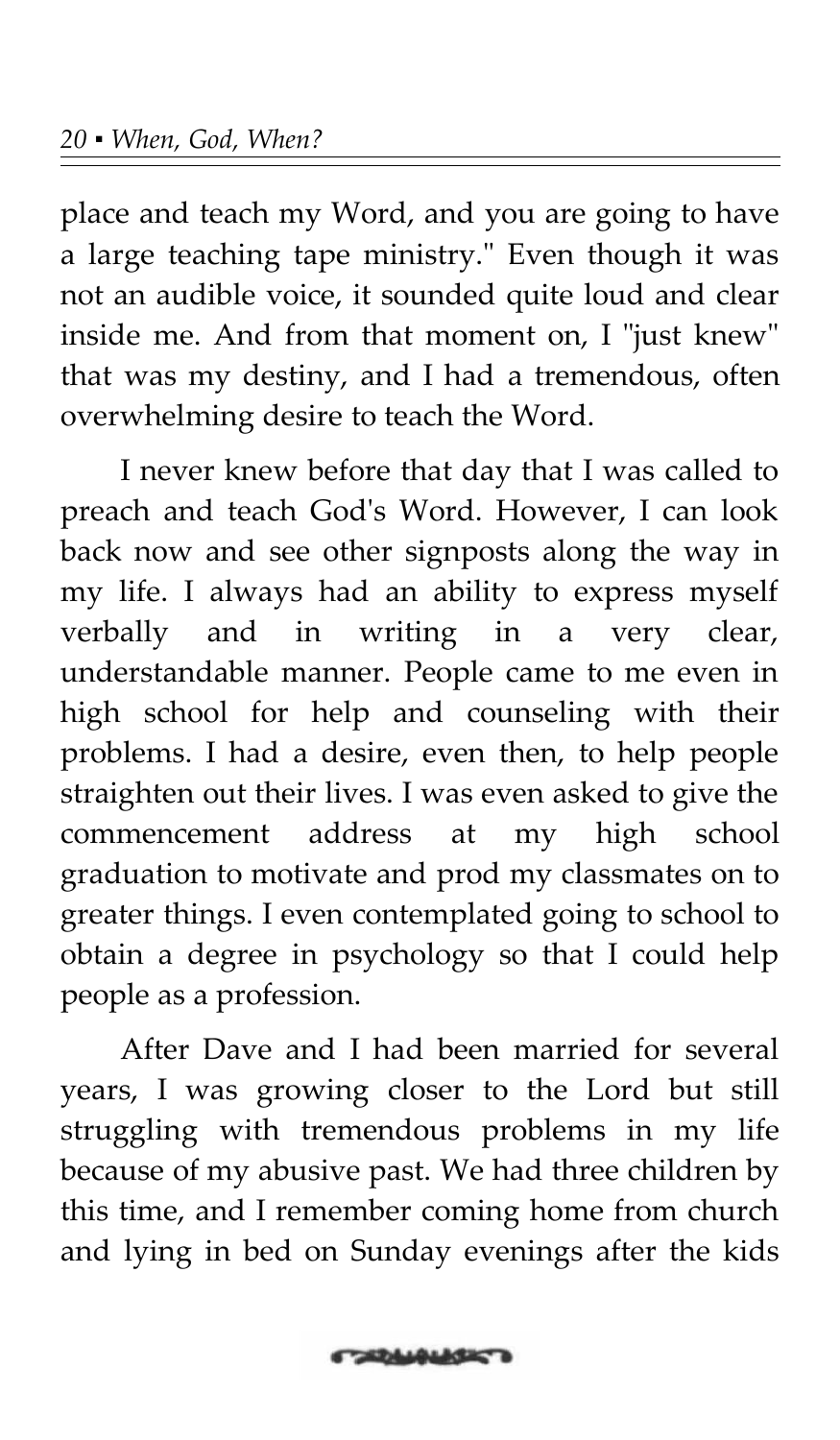were asleep. The house was peaceful, quiet and dark, and I would re-preach the pastor's sermons—only it was me at the pulpit and not the pastor. I never had any idea why I did that, but now I know.

Your call may come gradually or suddenly, but from the time you are called, *you are in preparation.*

**COMMANDED**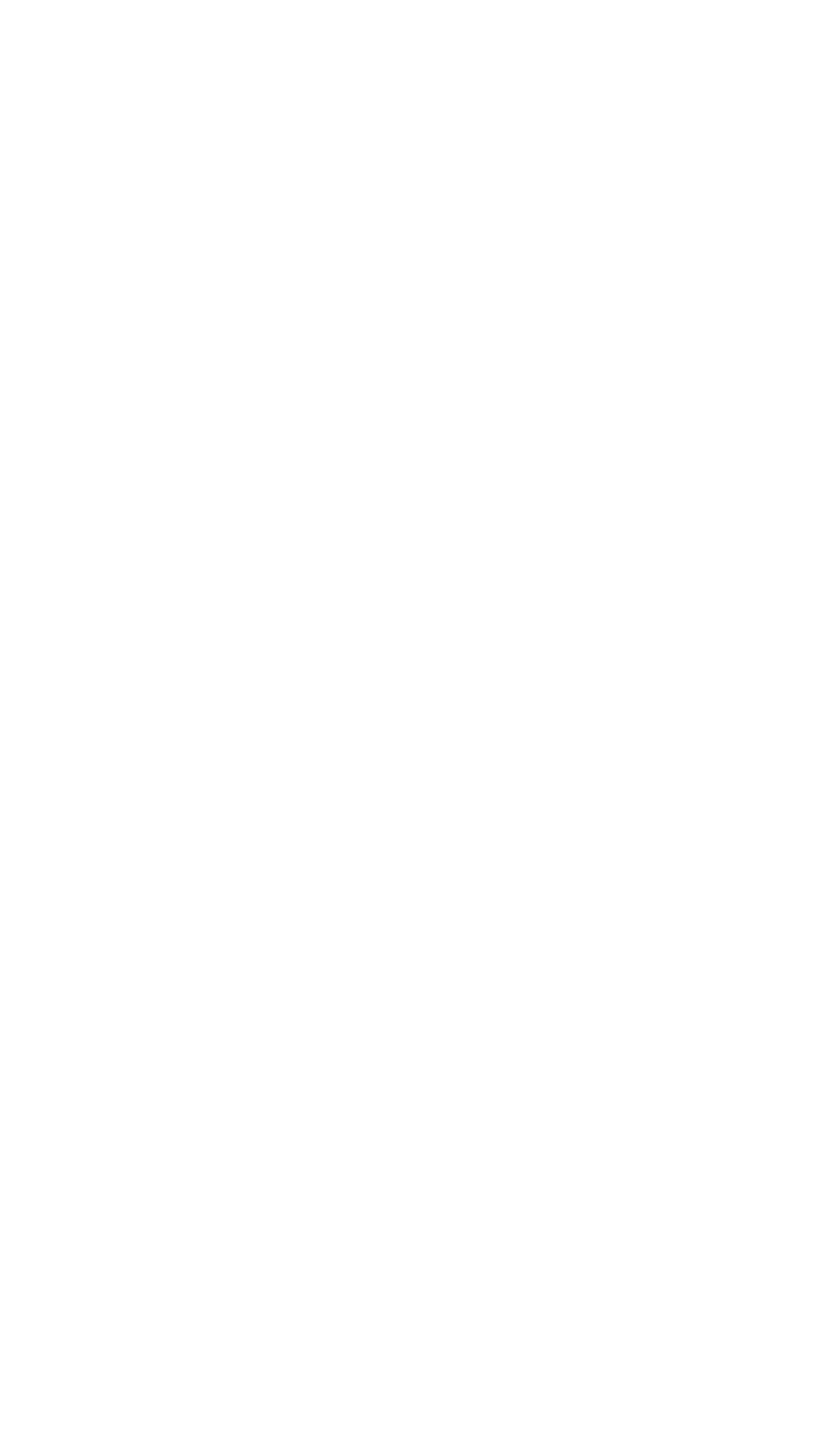# <span id="page-22-0"></span>**<sup>5</sup>The Anointing**

During the preparation time, the anointing is being released in perfectly timed capsules. The anointing is the Holy Spirit enabling us to do what God has called us to do. The Holy Spirit teaches, corrects, sanctifies, helps and strengthens us. He molds and fashions us into vessels fit for the Master's use. This can take years and years to accomplish.

Think of Moses. He was sensing a call on his life to deliver his people from bondage. He stepped out in zeal and killed an Egyptian who was mistreating an Israelite. As a result, he spent the next forty years on the back side of the desert learning about shepherding, getting to know God and being humbled. *He was gaining experience.* A person without training, experience and humility cannot distinguish the difference between zeal and God's timing.

The anointing is released in our lives according to how we cooperate with the preparation process. Consider Joseph, called by God to be a ruler in Egypt to save multitudes from starvation. He was having dreams about it as a young boy. In zeal, he told his dreams to his brothers. They were not exactly thrilled

**CONTRACTOR**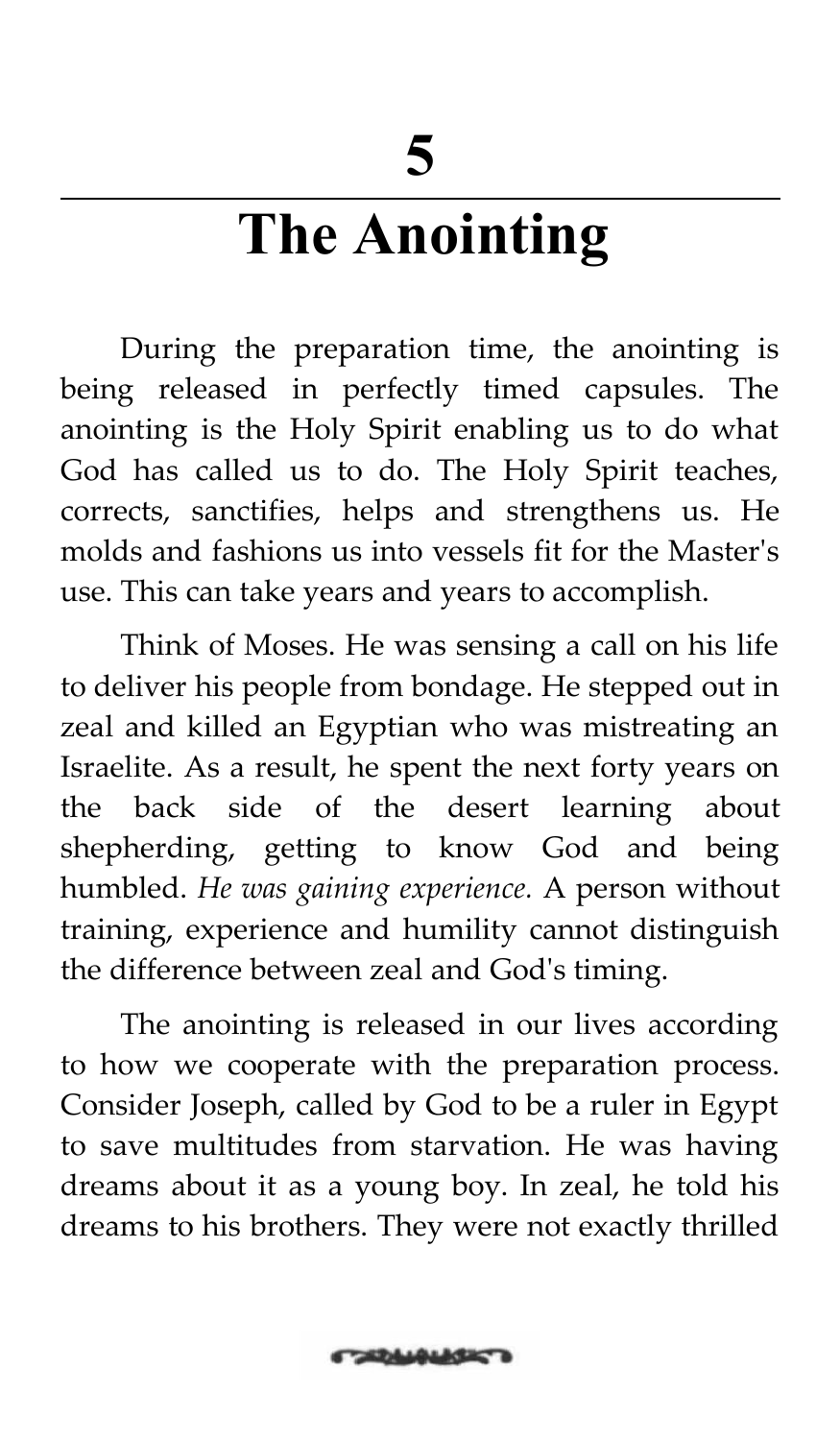with the thought of bowing down to their younger brother, so they sold him.

Now, Joseph did not mean any harm. He was a sweet boy, but he obviously did not use wisdom by telling them what he had seen in his dreams. God allowed some hard years in his life, but those years trained him in wisdom. His experiences prepared him for his life's call. He went through being betrayed by not only his family, but also by friends he had treated well and thought he could trust. He was lied about, misjudged and punished for things of which he was not guilty, and he had to wait many years before he saw the fulfillment of his dreams.

We all have similar experiences in various ways that help us grow up. They prepare us to be in God's service and stand steadfast no matter what. God does not bring our trouble; Satan does. The devil has our destruction in mind, but God turns it around and uses it for our good. Joseph knew this as well because in Genesis 50:20 he told his repentant brothers, "What you intended for my harm, God meant for good" (paraphrased).

When God called me to teach His Word, I had family and friends reject me, and I was very lonely and hurt by it. I was misjudged, misunderstood and talked about unkindly. However, I was also

**COMMANDED**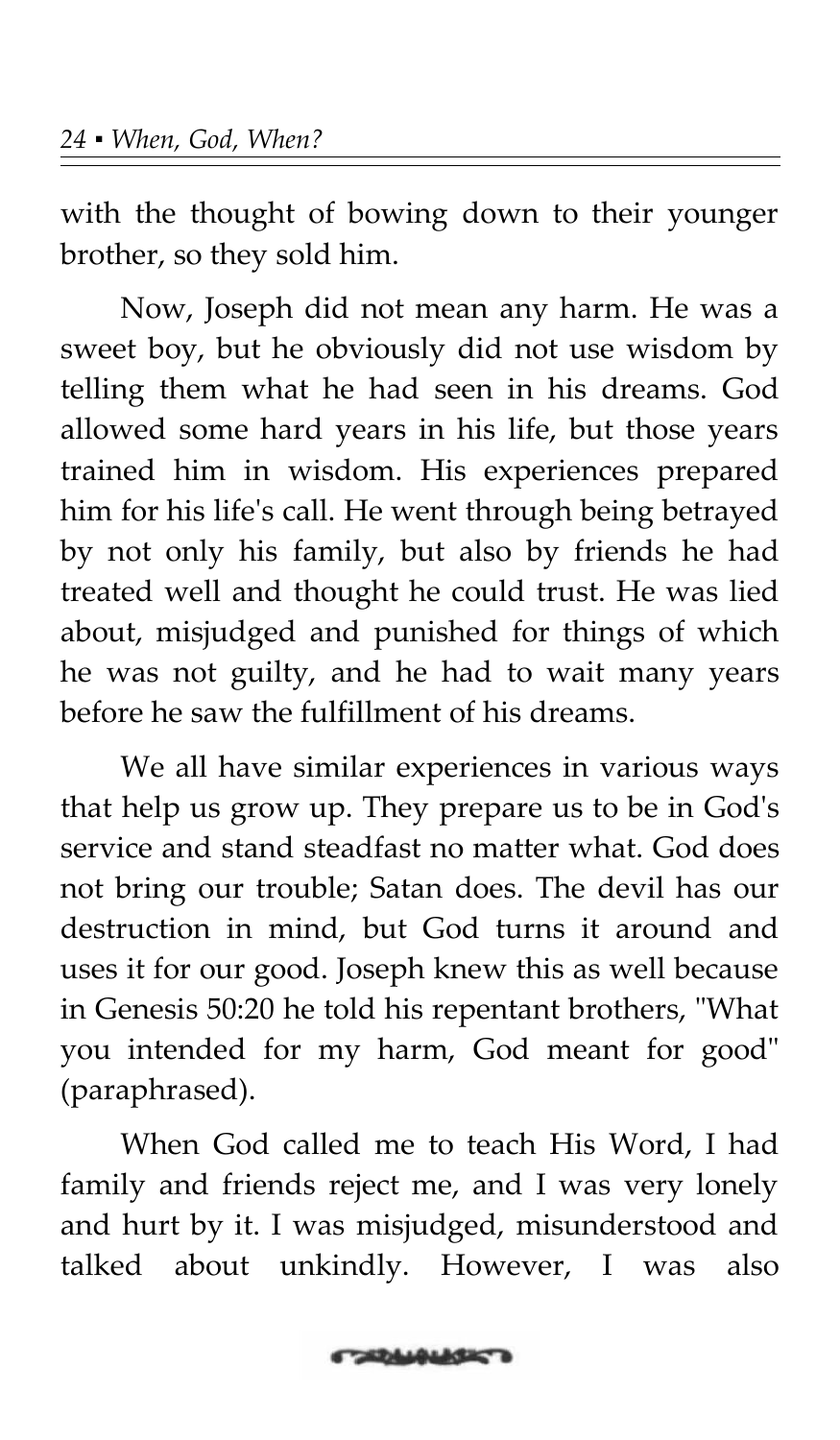presumptuous, impetuous and full of unwise zeal. In short, *I was full of myself.* I might add, everybody is until they go through the preparation process themselves.

Should you happen to be thinking, "Not me—I don't have these problems," I would suggest that you are in for a rude awakening about yourself! And until you "humble" yourself "under the mighty hand of God," your due time will never come. (1 Pet. 5:6.)

I can look back now and see very distinct stages of progress in my ministry that correlated with stages of personal growth and a greater anointing.

#### **Home Bible Studies**

In one of the first stages, God instructed me to quit my well-paying, full-time job in order to prepare for ministry, which I finally did. This decision cut our income in half. God always met our needs, but those were lean years.

I began by teaching home Bible studies, which went on for about five years. During the first two and one-half years, I taught once a week. The meeting grew so large that I started teaching two meetings one in the morning and the second in the evening. Even though Dave and I were experiencing severe

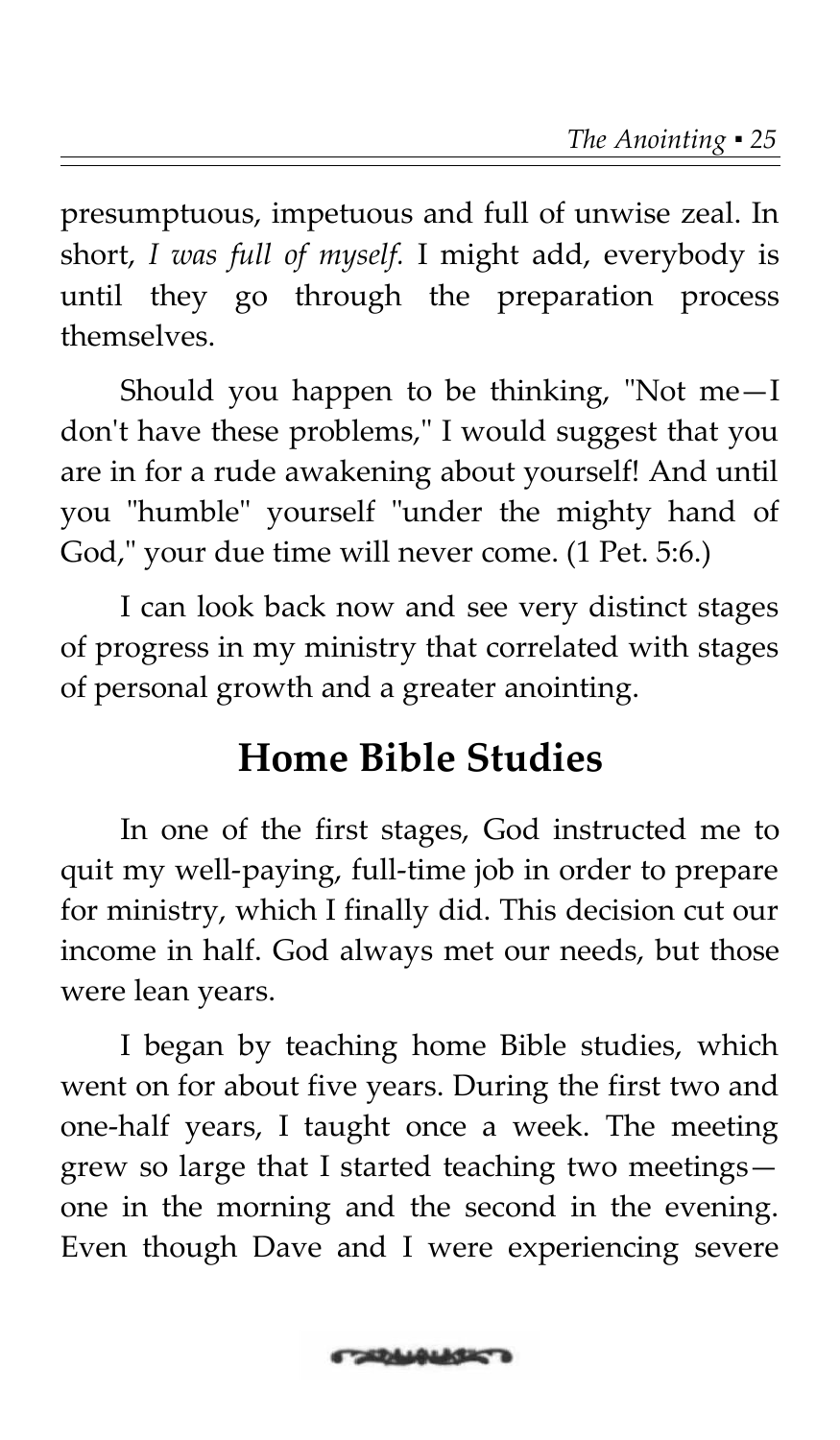financial stress at that time, I received nothing financially for those meetings.

The people we were teaching, about twenty-five at each meeting, resisted any idea of an offering being received for us even though we had some obvious needs. It was hard for me, but it purified my motives for teaching. I kept doing it, so I clearly was not doing it for money. Although it was difficult at times not to be resentful toward the people, I eventually learned that things were happening this way because God did not want me to know where my provision was going to come from. He wanted to establish *Himself* as my source, and this takes *time* as well as enduring hard situations we would like to run from.

Many do run. They are called, but because they are not willing to endure the preparation time, they are never chosen out from among the called. Matthew 20:16 (AMP) says, "Many are called, but few chosen." I heard one speaker say that this means "many are called, but few are willing to accept the responsibility for the call."

*The Amplified Bible's* translation of Second Timothy 2:15 expounds a little on the responsibility we have for the call, "Study and be eager and do your utmost to present yourself to God approved (tested by trial), a workman who has no cause to be

**COMMANDED**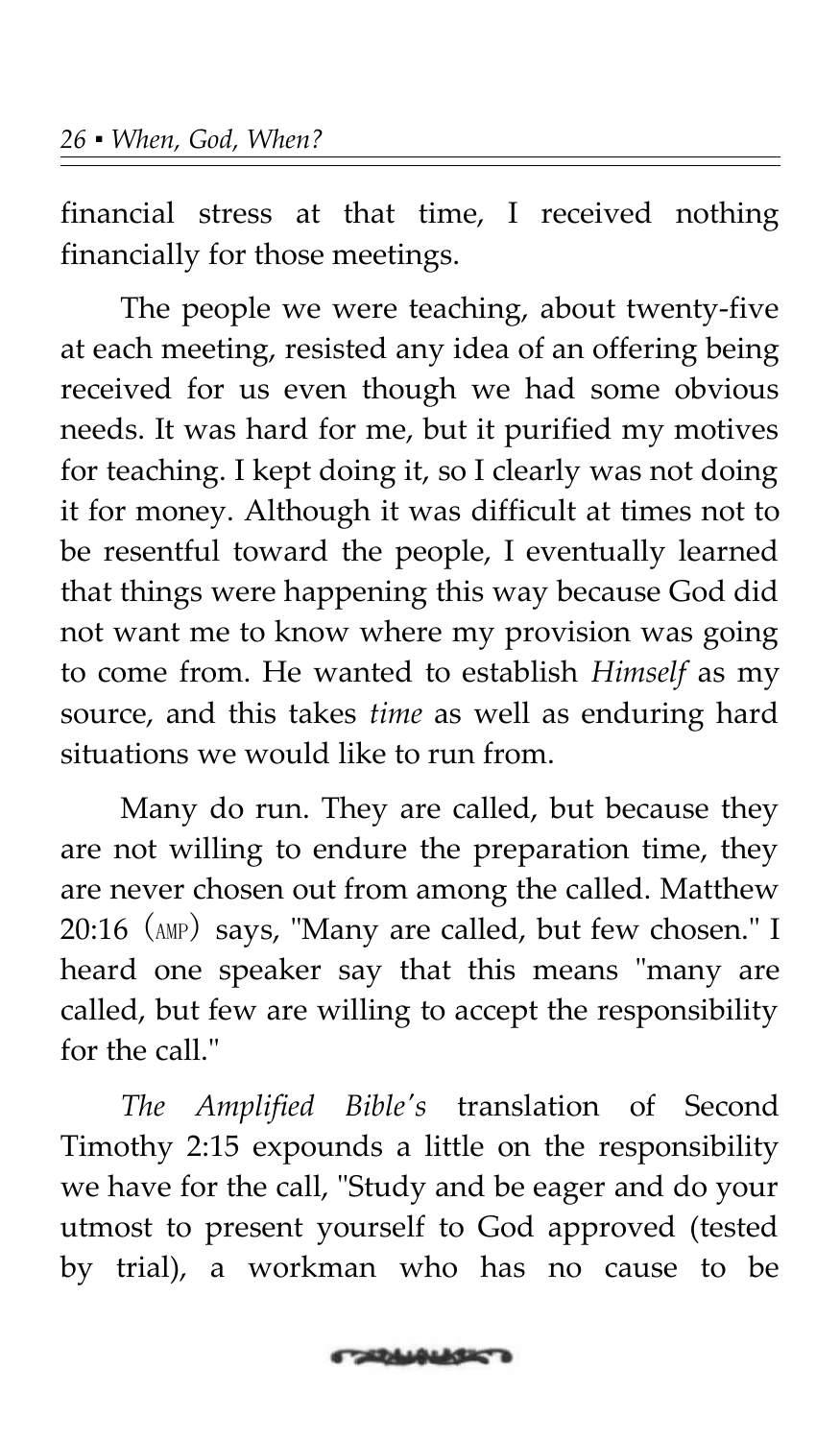ashamed, correctly analyzing and accurately dividing [rightly handling and skillfully teaching] the Word of Truth."

During those years of teaching in a living room to twenty-five people, God taught me a great deal about ministry.

#### **Put On a Shelf**

Then, I had one whole year in which I did absolutely nothing in ministry. God had spoken to me, saying, "Stop the home Bible studies; behold, I do a new thing." My desire to do the Bible studies had vanished! I had a new baby, and everything in my heart, as well as my circumstances, gave confirmation to that Word from God.

In one way, it was hard to obey. The people had finally begun to give us a small offering each week. It was usually somewhere between fifteen and fifty dollars. But over a month, it was helping us out a lot. Now, I had to be willing to walk away from that source of provision in order to go on to the next step.

My flesh expected something grand to happen after my sacrificial obedience; however, *nothing happened for one year!* No doors opened! In many ways this was one of the hardest years of my life. Had I

**COMMANDED**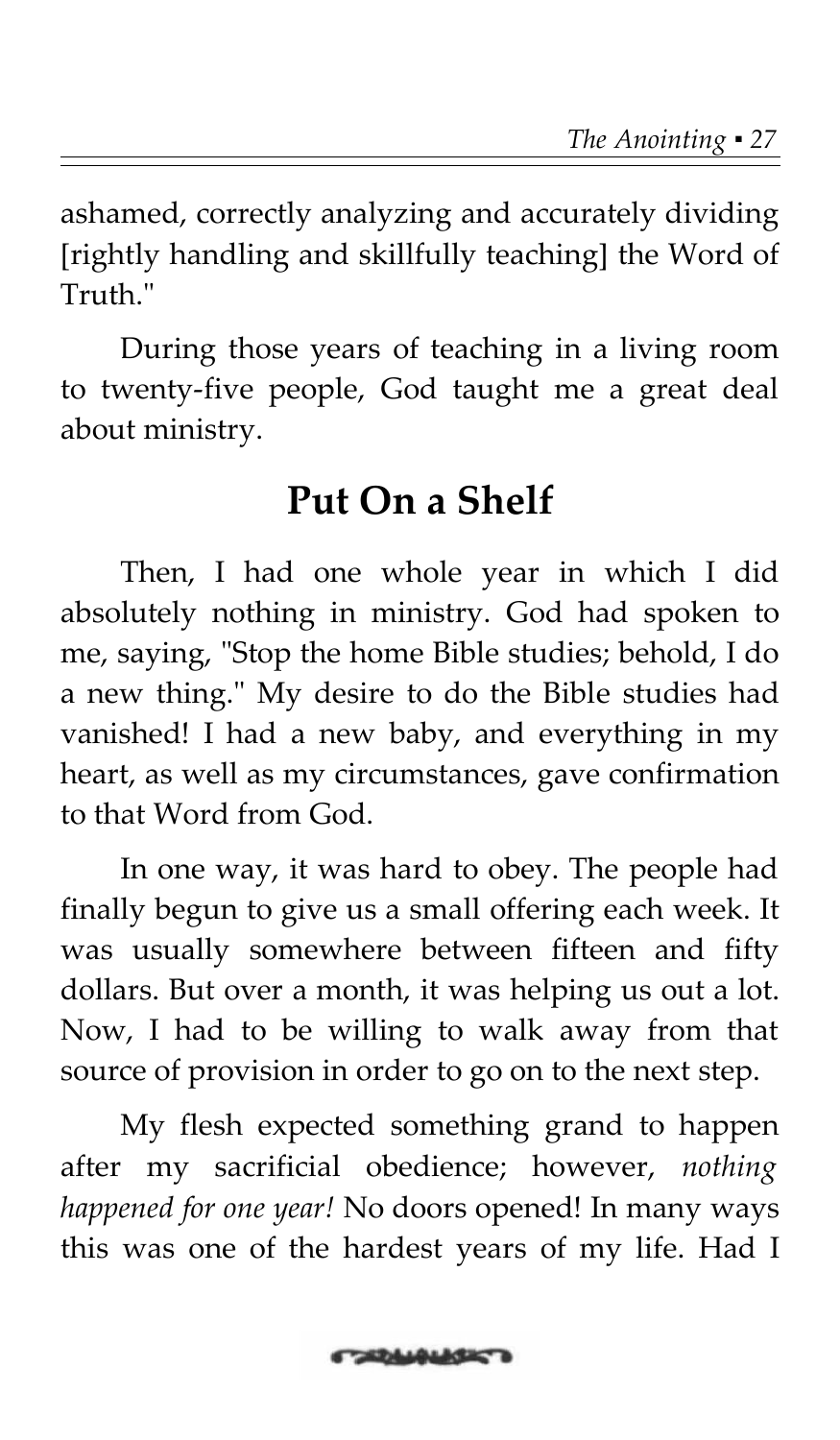missed God? Had I made up my whole vision? Would it ever happen? What could I do to make it happen? God kept saying, "Be still, and know that I am God." (Ps. 46:10.)

Sometimes it is so hard to wait and be still for God's timing. At the time, I didn't understand what I am telling you about now. We have a much clearer understanding of things when we look back on them and far less understanding while we are pressing through them.

Sometimes God puts people on a shelf and just lets them sit there. It seems as though nothing is happening, and yet much is being accomplished in the Spirit. It is a time of growth, fine-tuning, purifying and believing when there is nothing at all to see.

#### **The Next Five Years**

Toward the end of this year of waiting, Dave and I began attending a new church. It was just starting in the St. Louis area. It was small, about thirty people, but we had a very strong witness in our hearts that God wanted us there. After a while, I was given the opportunity to start a Thursday morning Women's Meeting at the church, Life Christian Center. This meeting was ordained by God as the next phase of

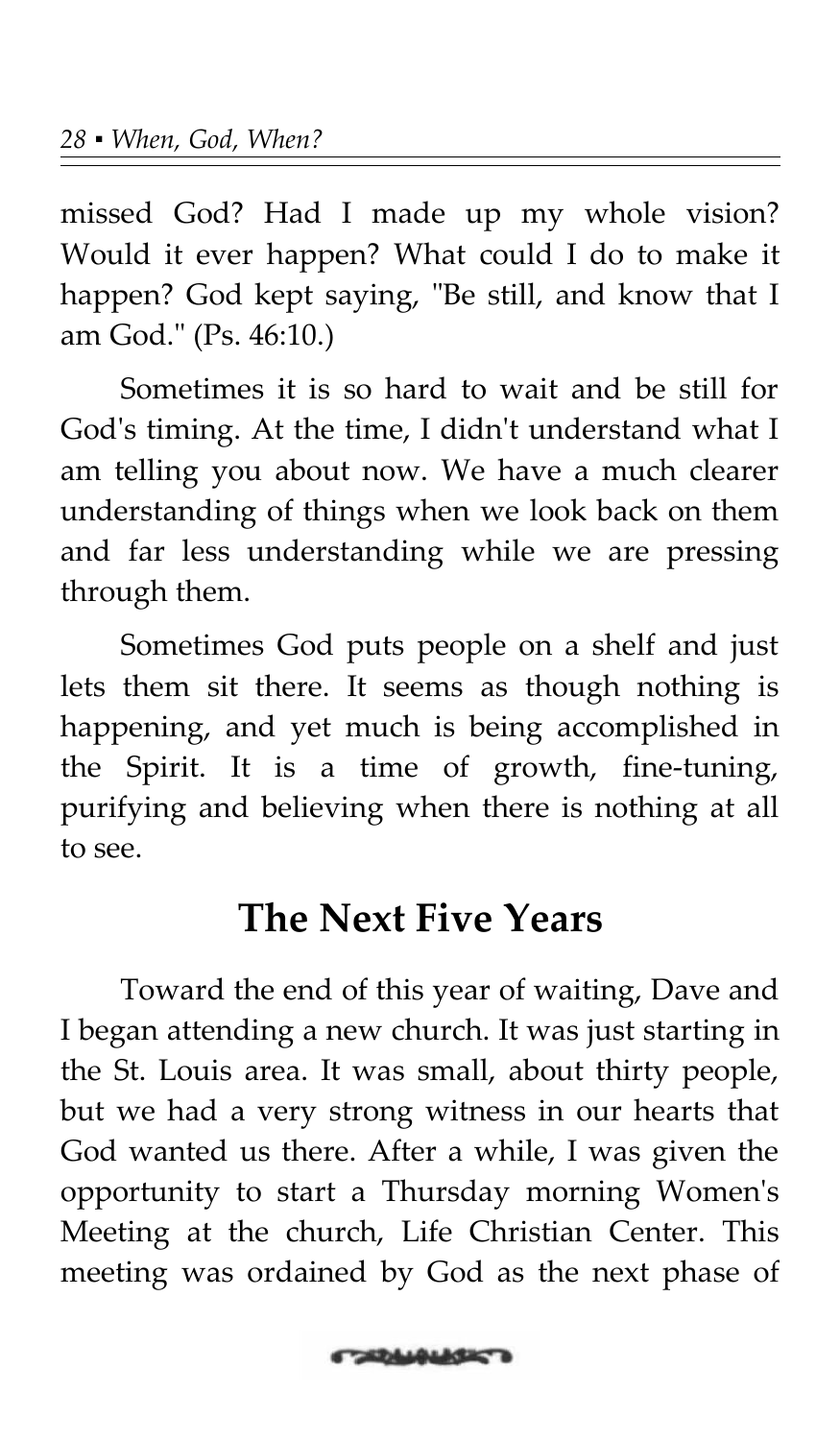my ministry, and *it was God's timing.*

As He blessed, it grew. At its peak, we enjoyed an attendance of four hundred ladies each week. Eventually I worked full-time at the church and became an Associate Pastor there. I was ordained through Life Christian Center and taught Bible college there. The church then sponsored my first radio program which aired in St. Louis.

I learned many important lessons during my five years there. One thing I learned was how to submit to authority. A person is not fit to be in authority until they have experienced coming under authority. Remember, submission is not just an action, it is an attitude. You may decide to do what you are told, but a submissive attitude must be birthed in you, especially if you are strong-willed like I was.

Over a period of time I learned to work with a group of people and to function in various types of ministry. I also learned a lot more about waiting. There were many things God had put in my heart, things I wanted to do, but, once again, the time was not right—so more waiting, more learning and more growing.

These were great years, and they were hard years filled with laughter and tears, excitement and disappointment. Through it all, the pastors of Life

**COMMUNITY**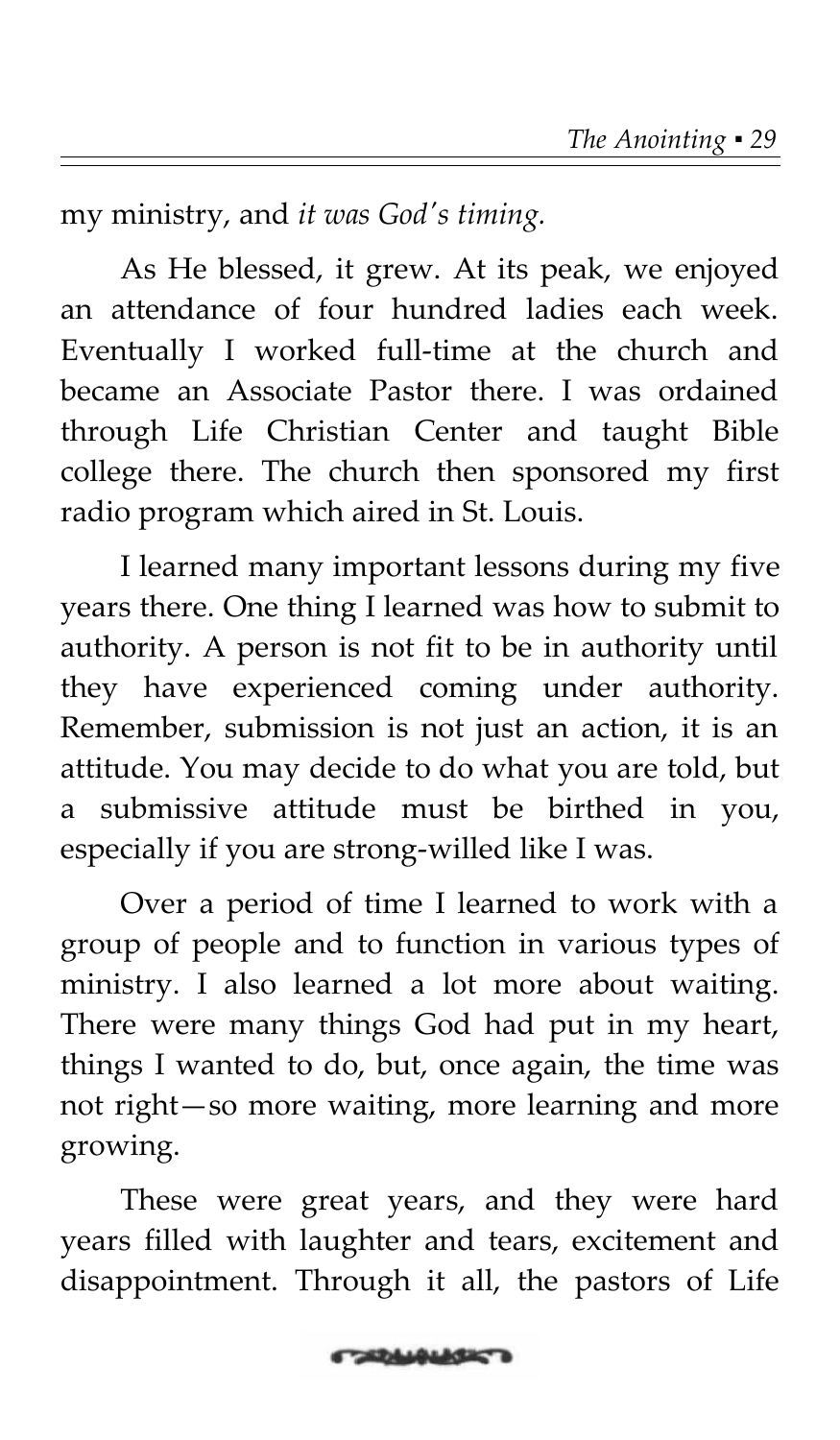Christian Center, Rick and Donna Shelton, and Dave and I became, and still are, the best of friends. We all grew together.

I have learned that when people grow together, if they do not give up on each other, they are usually meshed together in a deep relationship that will endure for all time. You might say that while the mess is being mashed out of you, you are being meshed together.

When Life Christian Center had grown to a congregation of about 1,200, the staff was preparing to move into their brand new, beautiful building. Everything was exploding with victory and excitement when God spoke again.

**CONTRACTOR**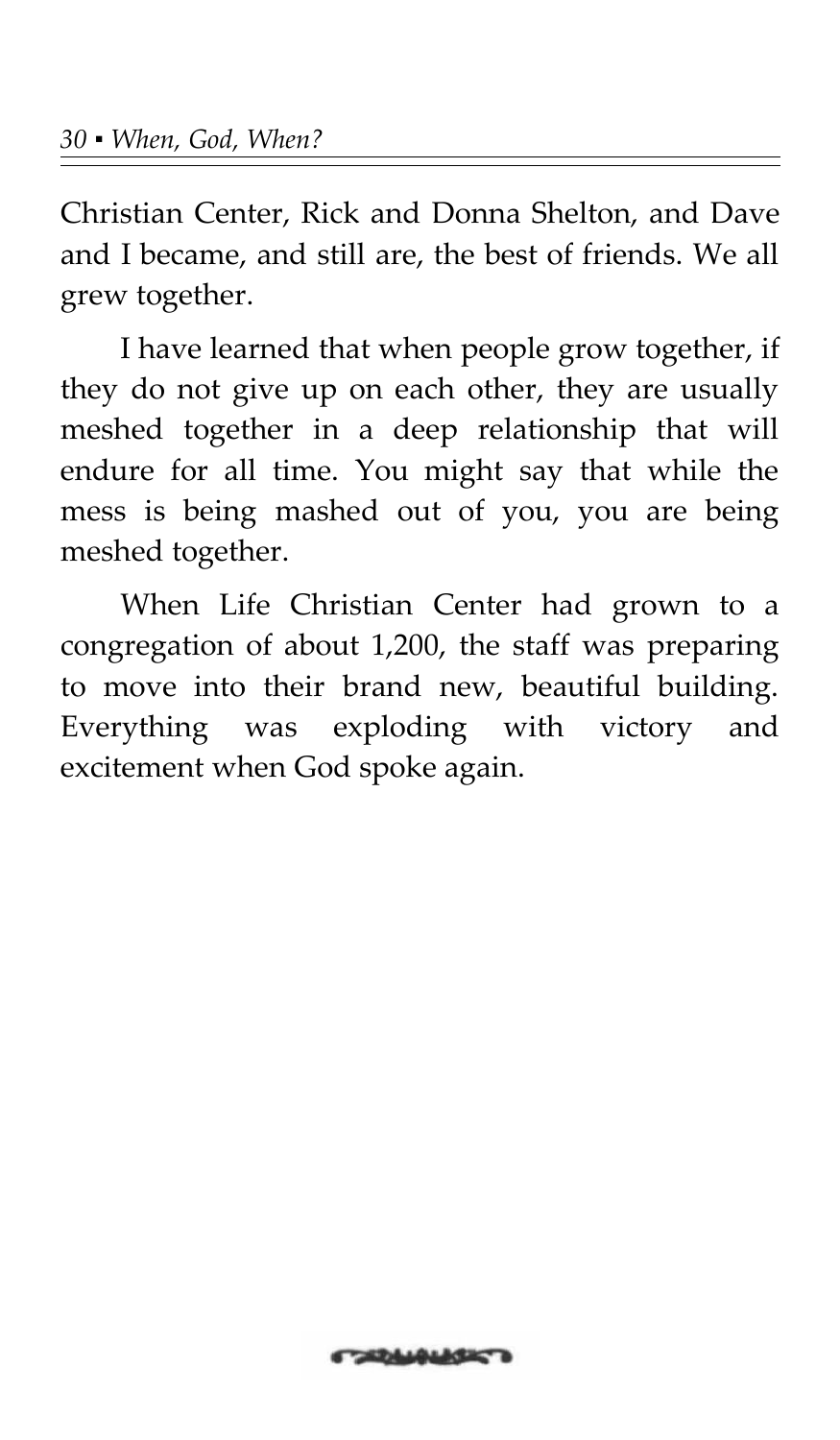# <span id="page-30-0"></span>**<sup>6</sup>The Separation**

#### **"Life In The Word" Begins**

Remember when God originally spoke to me? "The call" came while I was making my bed, and the Lord said, "You will go all over the place. . . and have a large teaching tape ministry." That had been fulfilled in a small way during the years of preparation, but the vision had increased in other areas.

One day in prayer, a specific Scripture was enlightened to me in Philippians  $2:16$  (AMP) in a mighty way. It said, "Holding out [to it]" (the world) "and offering [to all men] the Word of Life ...." That day I received a vision to reach out to the entire nation by radio.

I was not on any radio station at the time the vision came. I had traveled a little but not very far. There was much more in my heart, but I kept thinking God would somehow work all of it into my job at Life Christian Center, which I liked very much. But, God had other plans.

Proverbs 16:9 (amp) says, "A man's mind plans

**CONTRACTOR**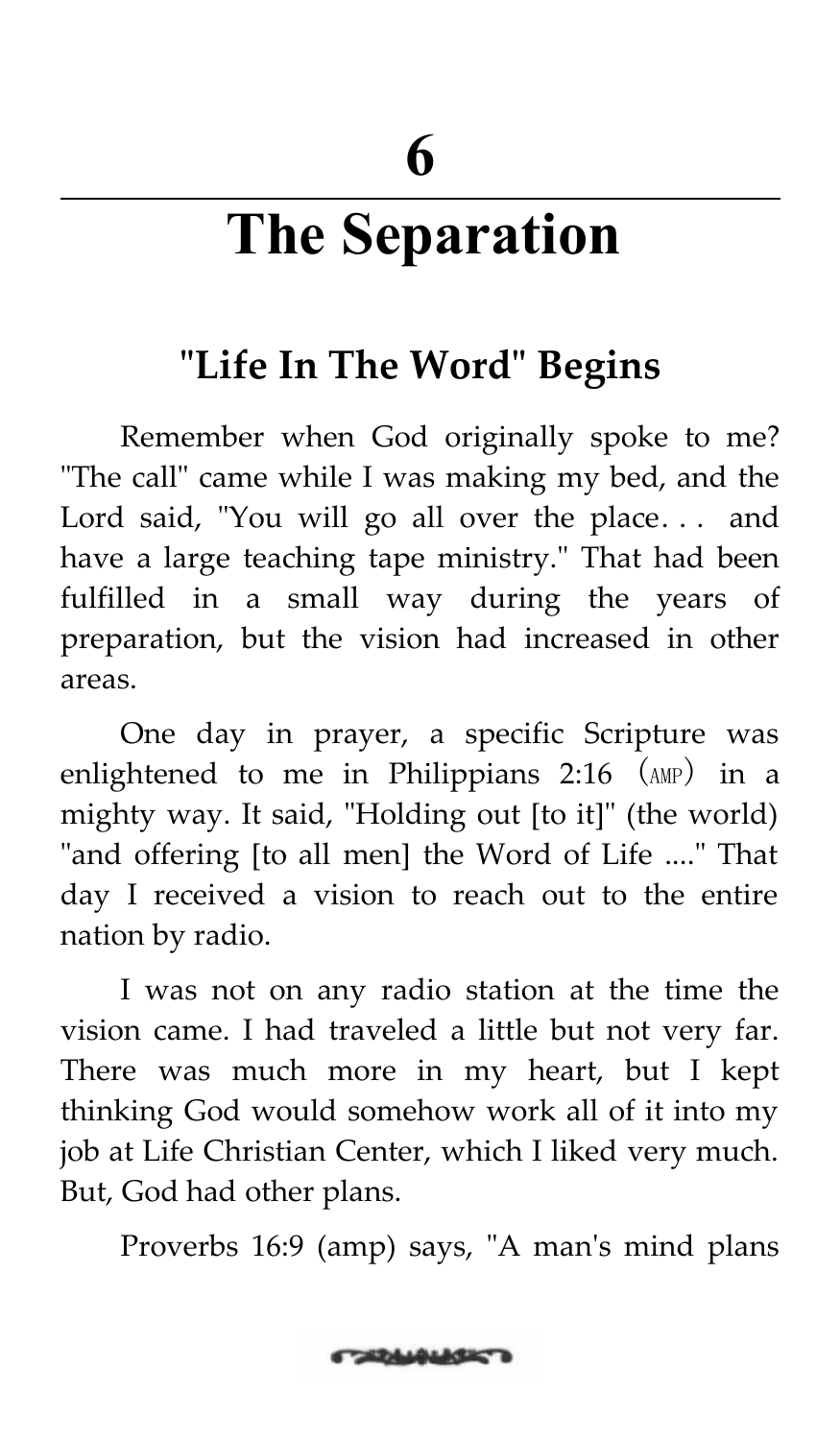his way, but the Lord directs his steps." I had a plan. I thought it was God's plan, but He spoke again and said, "I am finished with you here. Take your ministry and go North, South, East, and West." I saw in the Spirit that I was to take the existing "Life In The Word" meeting that operated out of Life Christian Center and begin similar meetings in other places. I fought this for a long time, but I finally felt sure it was God saying to do it. I also knew that if I was wrong, I would lose everything the last ten years represented. I was afraid!

I finally obeyed God and left my job at the church. It was during this transition that God showed me that He was now separating me to "the call" on my life. Everything else had been wonderful, but it was all preparation. Each step of the way, God's anointing increased as my responsibility increased.

In Acts 13:2 (AMP) it is recorded that as the saints "were worshipping" together, the Holy Spirit told them to separate "now" Paul and Barnabas unto Him for the work to which He had called them. They had been doing things in ministry, fruitful things that brought blessing. But in God's timing, He said, "now is the appointed time."

I want you to be encouraged that in God's time you will see the dreams and visions that God has

**COMMANDED**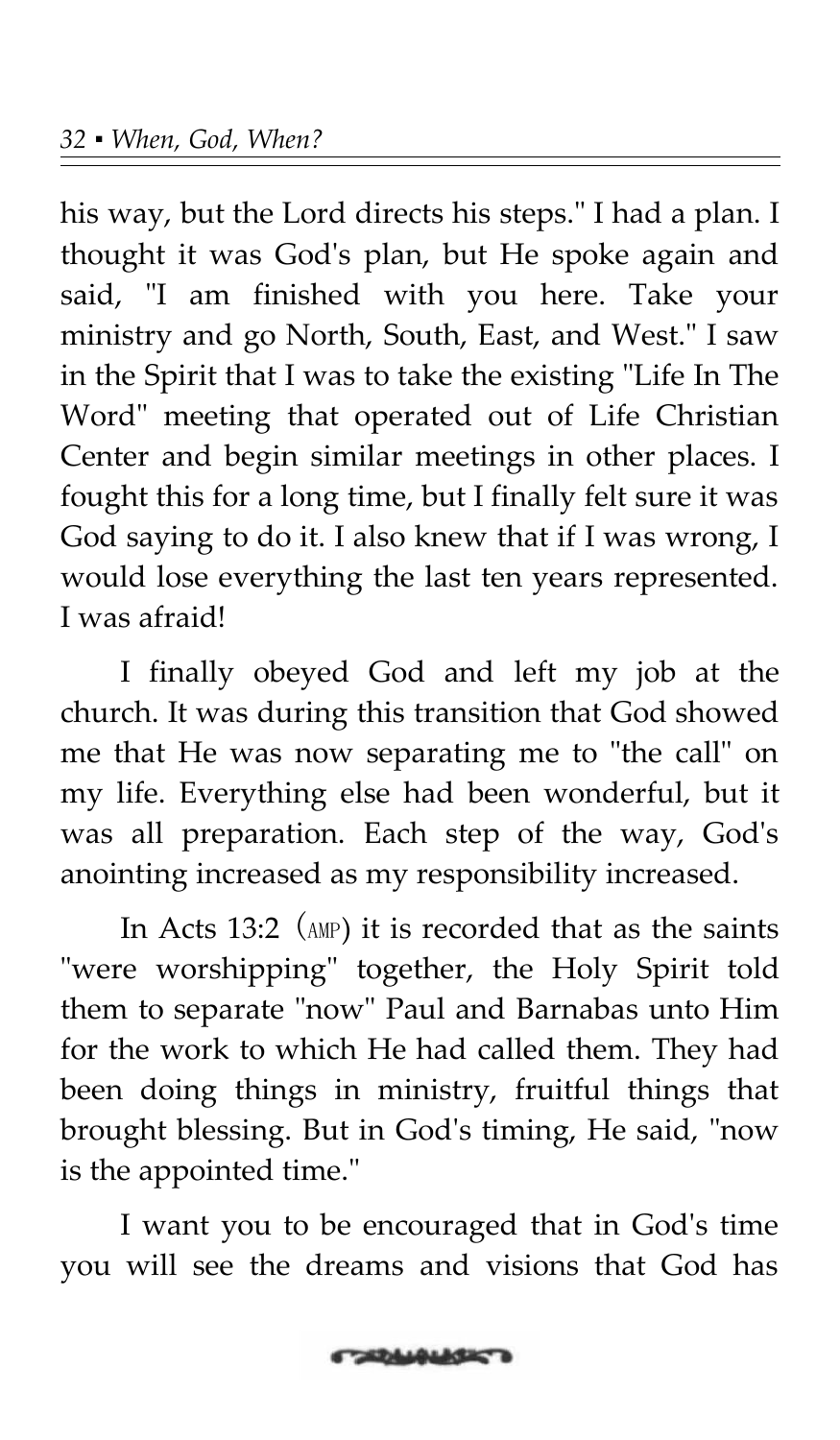given you fulfilled. If He has placed a certain call on your life, He will fulfill it in His timing. Cooperate each step of the way and remember that the call, the anointing and the separation to the call can occur over a span of many years. *Be faithful in all the little things. Your times are in His hands.*

**COMMANDED**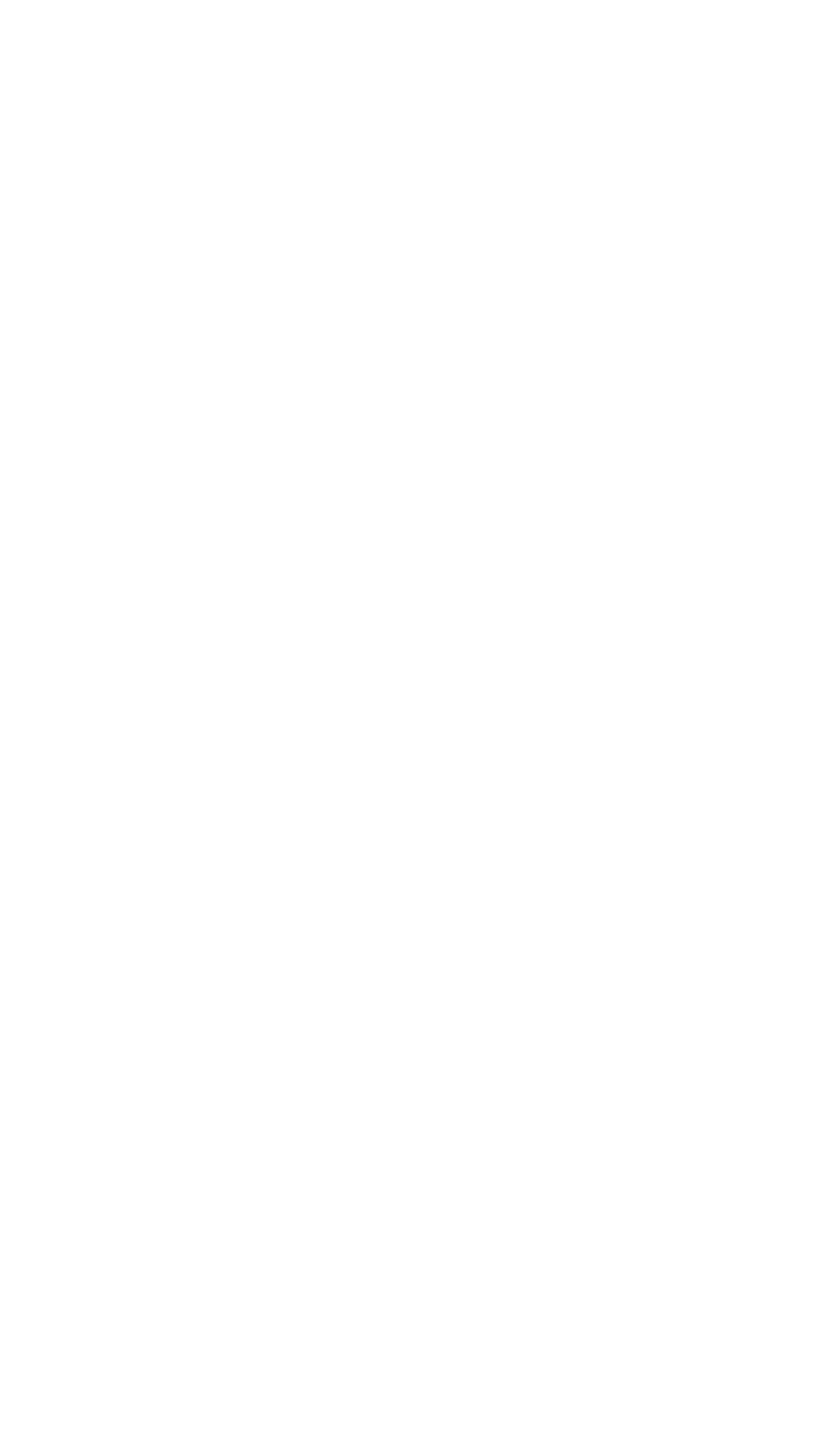**7**

# <span id="page-34-0"></span>**<sup>7</sup>Are You Tired of Waiting?**

If you have been waiting a long time and have not seen much progress, you are probably getting very tired of waiting. I want to encourage you to take a fresh attitude toward waiting. The Bible, in Mark 4:20-27, says that we are to be patient like the farmer who puts his seed in the ground and then waits for the early and latter rain. The Word goes on to say that while he waits for the seed to sprout, he rises up and goes to bed, and eventually it comes up. And he, the farmer, knows not how.

God has taught me through these Scriptures to keep living the life I have now while I am waiting for things that are in my heart to come to pass. We can become so intent on trying to birth the next thing, that we do not take care of and enjoy the things at hand.

I had a vision from God ten years before I began to see its fullness. During those ten years, I believe I missed a lot of joy trying to give birth outside of God's timing.

Let's say a woman who has five children becomes pregnant. If she started trying to give birth to the new baby in the first month, it would seem

**CONTRACTOR**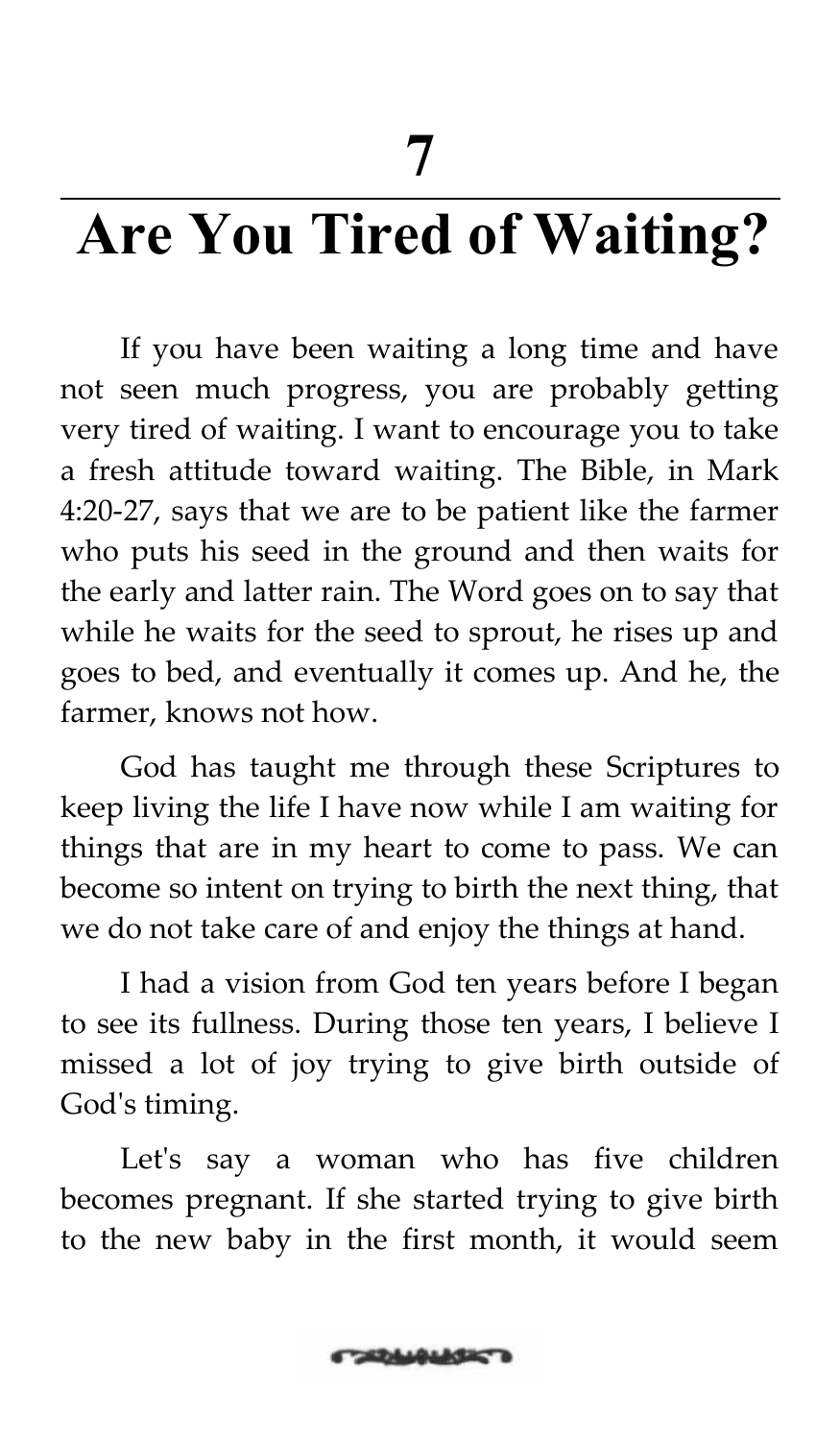rather ridiculous. What if she tried so hard to get the new baby to come that she failed to take proper care of the five she already had? We can readily see the foolishness of this scenario. However, in reality, people often do the same thing with other situations.

*Enjoy where you are while you are waiting to get to where you want to be!* When the Bible says the farmer rises up and goes to bed, I believe it means he lives his ordinary, everyday life while he is waiting for his envisioned garden to sprout.

One day a pastor picked us up at a crowded airport. It was extremely busy. The escalators had lines, and the restaurants had lines. It seemed as if everywhere we turned we were waiting. I could see that the pastor was getting a bit frustrated with the whole thing. Suddenly he turned to me and said, "I guess you can see that I don't wait well."

Anytime we haven't learned to wait well the results are obvious, not only in the way we behave emotionally but also in our physical bodies. Waiting is a large part of life, and if waiting always brings frustration, it creates stress that eventually takes a toll on the physical body and can cause sickness. This particular pastor who did not "wait well" was very sick at the time with physical weakness that his doctor said had been produced by years of stress.

**COMMANDED**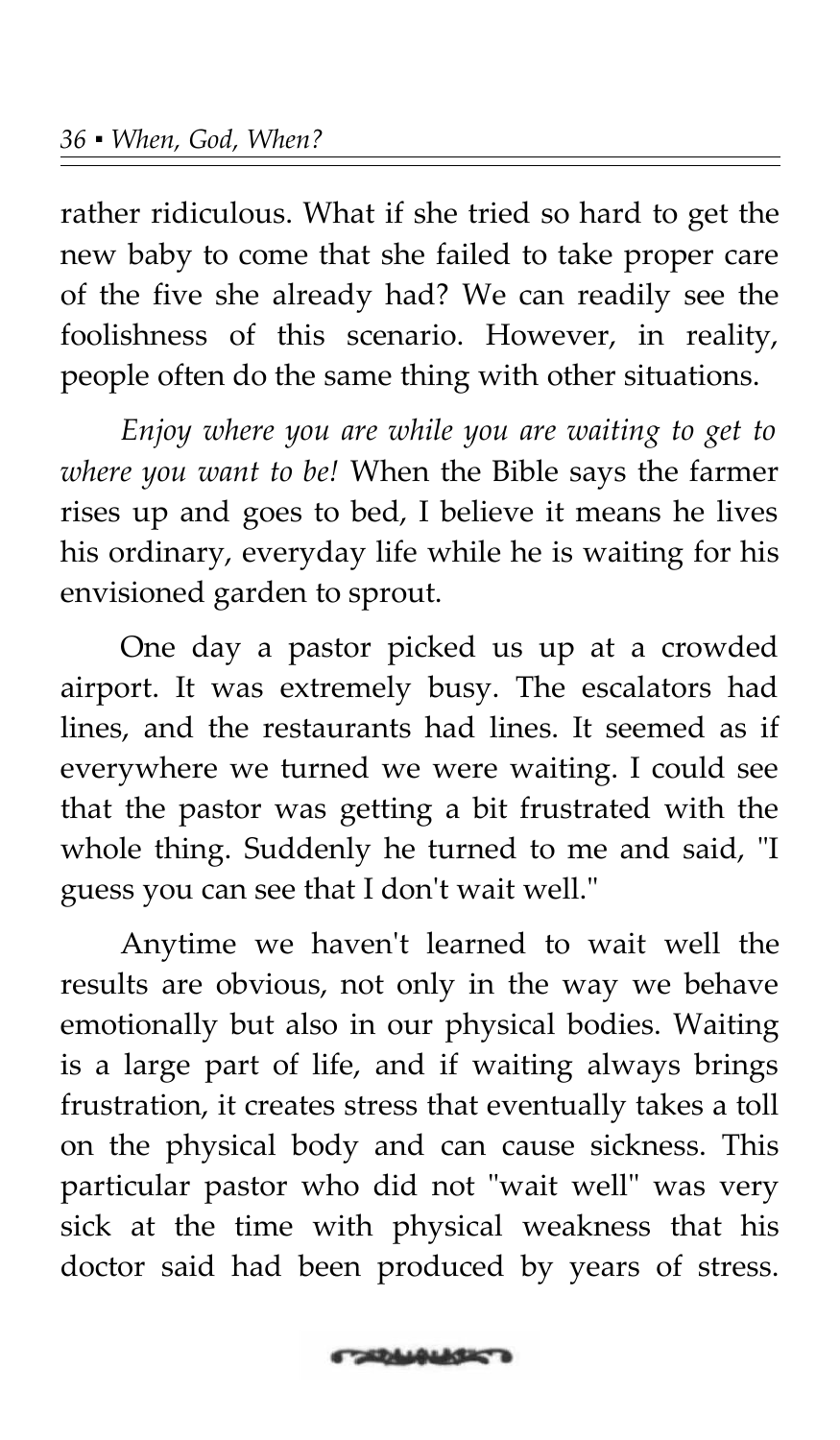*Take a new attitude toward waiting, and it will not have to be so difficult for you.*

In all truth, we spend more time waiting in our lives than we do receiving.

After we receive what we are waiting for, we will begin waiting for something else. If you can see what I mean, you will be able to quickly realize that *waiting is a major part of life.*

Let's say you get a raise and then wait for the next one. You wait for a child, then you wait for them to get out of diapers into pants and soon you are waiting for them to be able to buy their own pants! You wait to buy a house, then wait to buy furniture for your house that you are no longer waiting for. Then you wait to be able to afford a cleaning lady to help you clean your house and the furniture that you waited for. Do you get my meaning?

Learn to enjoy waiting, realizing that waiting is what will deliver your dream. I really should say "waiting well" is what will deliver your dream. The fulfillment, of course, comes from God, but waiting is like the delivery boy. Sometimes a person starts waiting. By the time the delivery boy arrives, they have gone off and started something else, and they probably will not be around for the end fulfillment of that thing either.

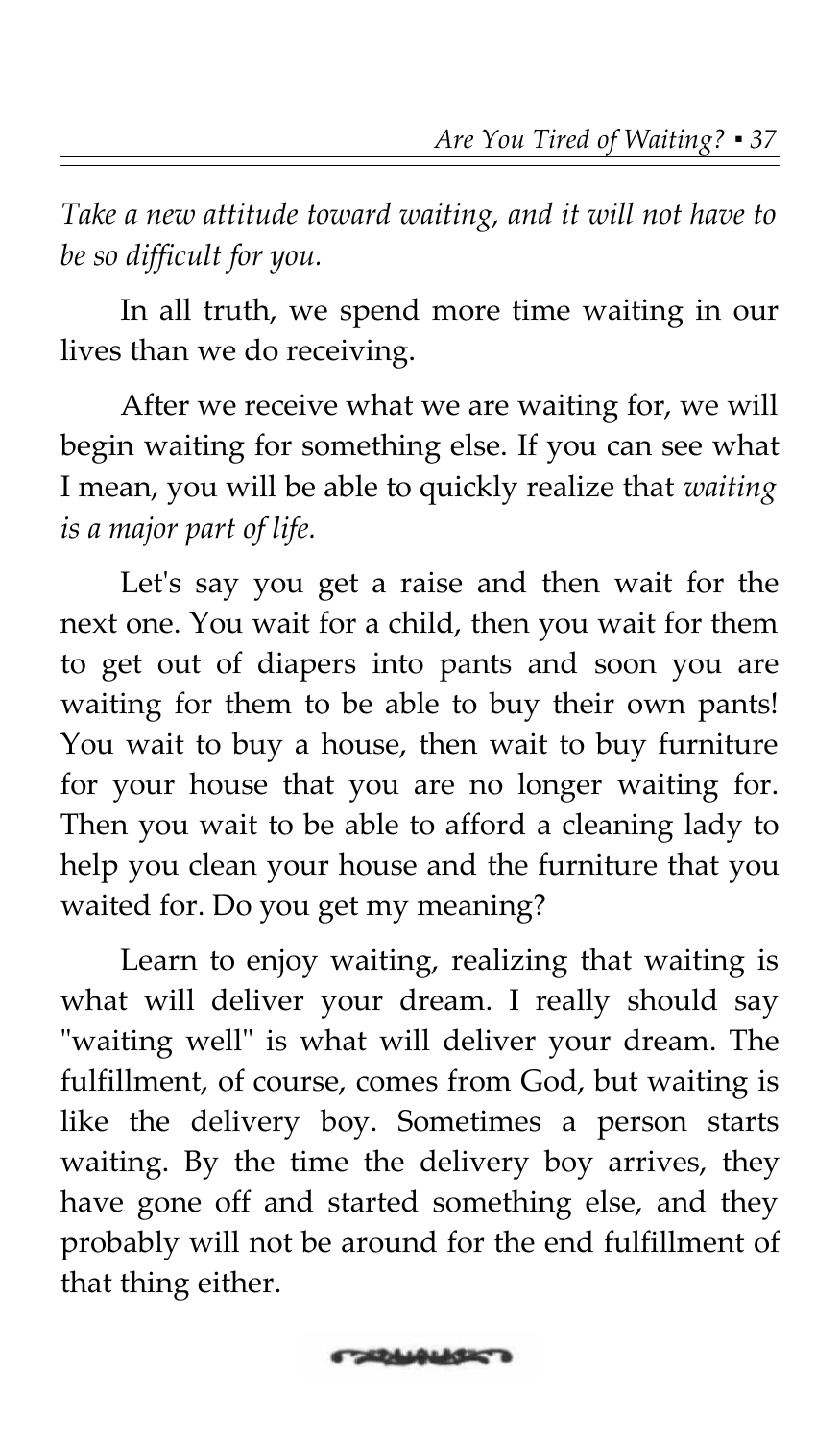Impatient people often do not hang around long enough to see the finish of really great things because great things take so much time to mature. My husband, Dave, always says, *"Fast and fragile; slow and solid."* If it is thrown together quickly to suit the impatient and those who do not wait well, it is not likely to be lasting. However, if people are willing to wait on God's perfect timing, it will be put together right and will last a long, long time.

Occasionally we see "shooting stars" in ministry —people who come out of seemingly nowhere and practically overnight are known worldwide, usually because they happened to get in with a certain group of people who had an ability to open doors for them. Rarely do their ministries last. They often get into trouble financially or morally because character is built during the hard times of waiting, but they didn't go through that character-building time.

If a person somehow avoids all the hard things and shoots up overnight, they generally do not last. Mark 4:5,6 says that the seed which shoots up overnight withers when the heat comes. When we finally learn to respect and appreciate the times of waiting, God goes to work in earnest. And even though we cannot see what is happening, the things that will make us happy later on are happening right

**COMMANDED**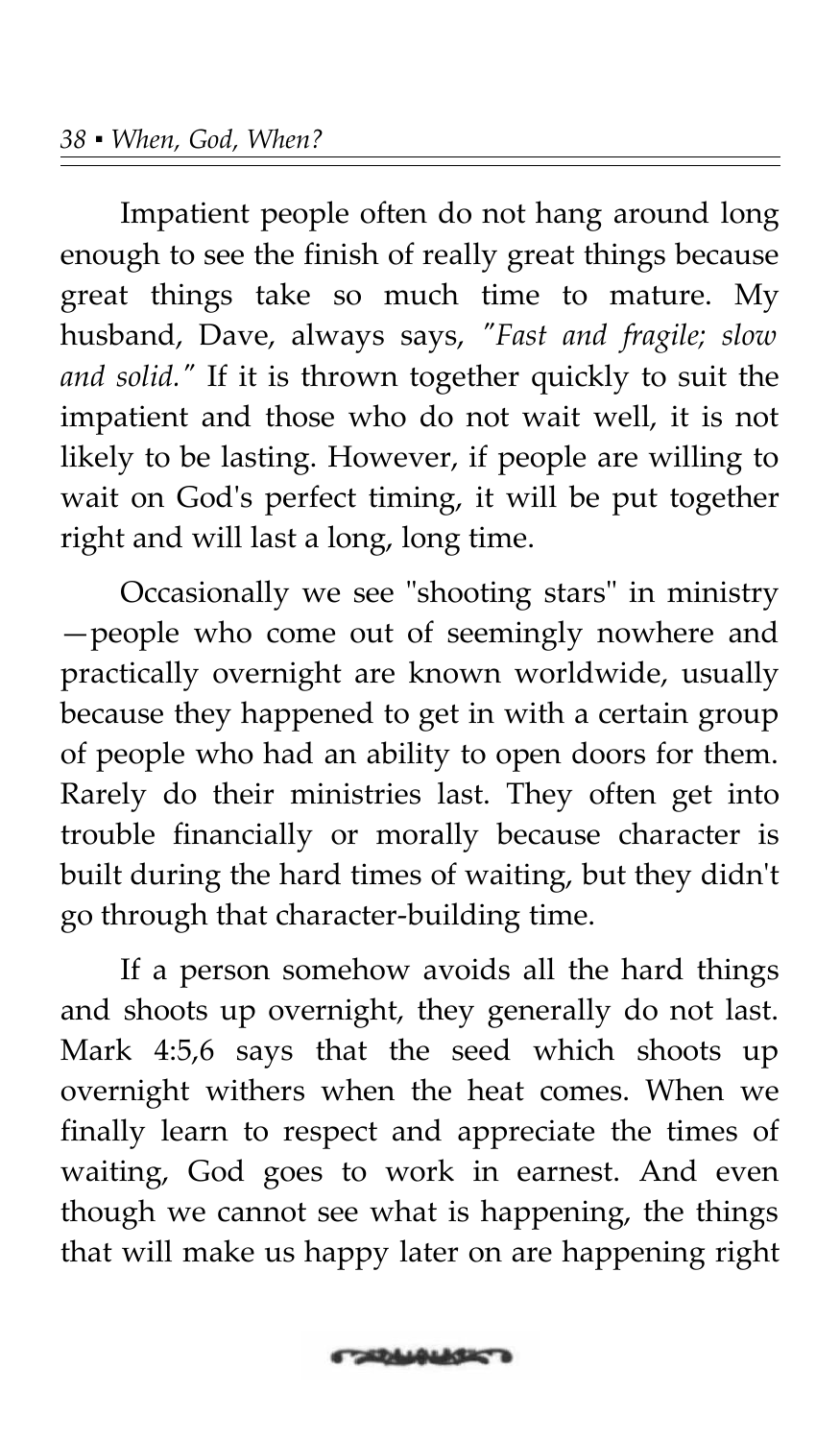now behind the scenes.

**CONTRACTOR**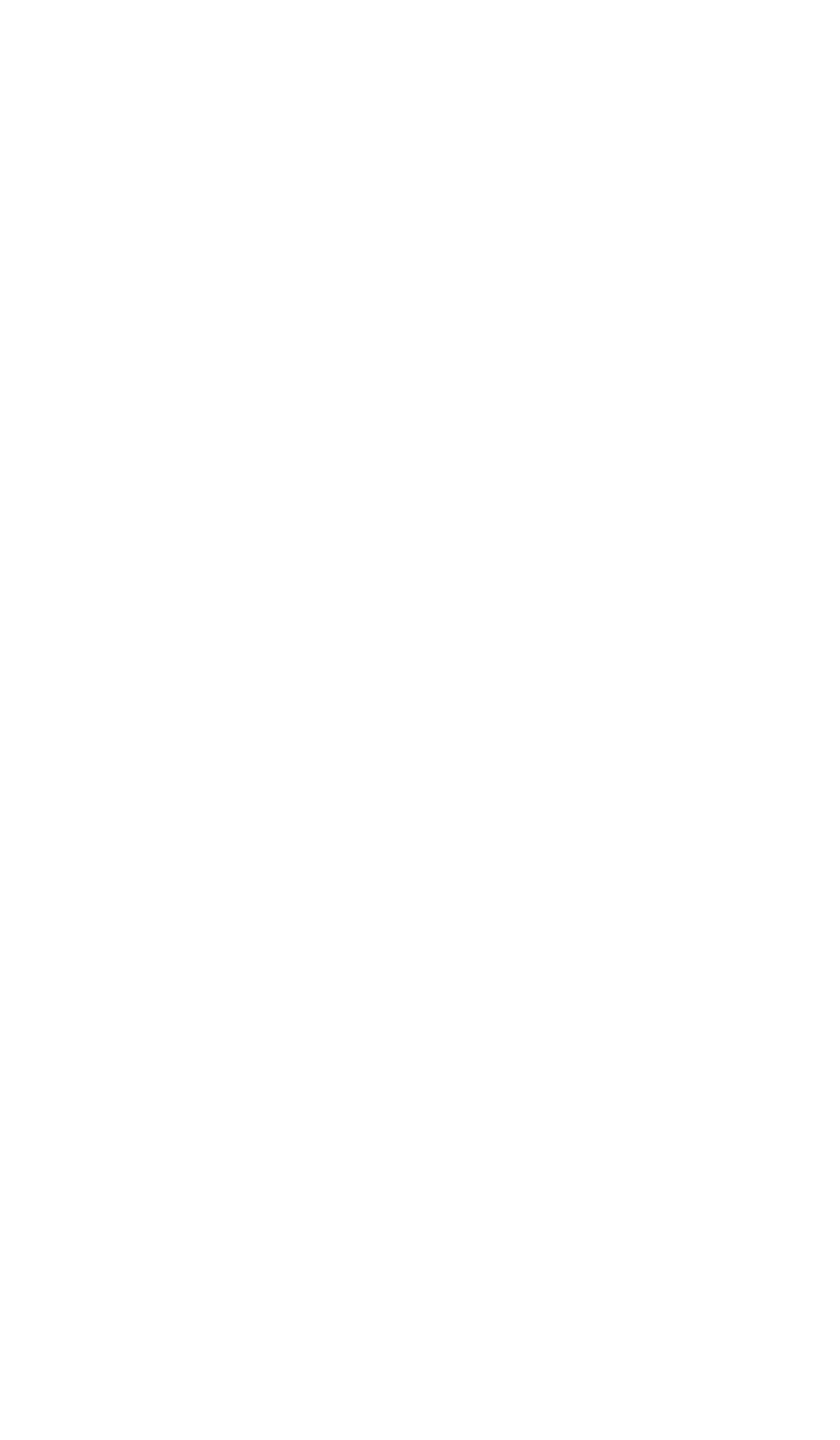### <span id="page-40-0"></span>**<sup>8</sup>Patience, Please!**

The Bible says in Hebrews 6:12 that we inherit the promises through faith and patience. Now inheritance does not require any effort on our part. It only requires waiting until the appointed time. For example, you may believe, or have faith, that a relative has willed you an inheritance, but you must have patience and wait for the proper time to receive it. Faith and patience are partners. They work together to bring the desired result.

James 1:2,3 ( $\text{AMP}$ ) says that we are to be joyful when we "encounter trials of any sort" knowing that "the proving of your faith" brings out patience. And when patience has had her perfect work, we will be a people "perfectly and fully developed ... lacking in nothing." Wow! What a Scripture!

The Greek word for "patience" in this verse, *hupomone,* means the kind of "patience which grows only in trial."[1](#page-40-1) In other words, how can we grow in patience unless we are required to wait for something we want or endure something we do not want while

**COMMANDED** 

<span id="page-40-1"></span><sup>1</sup> W. E. Vine, *An Expository Dictionary of New Testament Words* (Old Tappan, New Jersey: Fleming H. Revell Co., 1940), Vol. Ill, p. 167.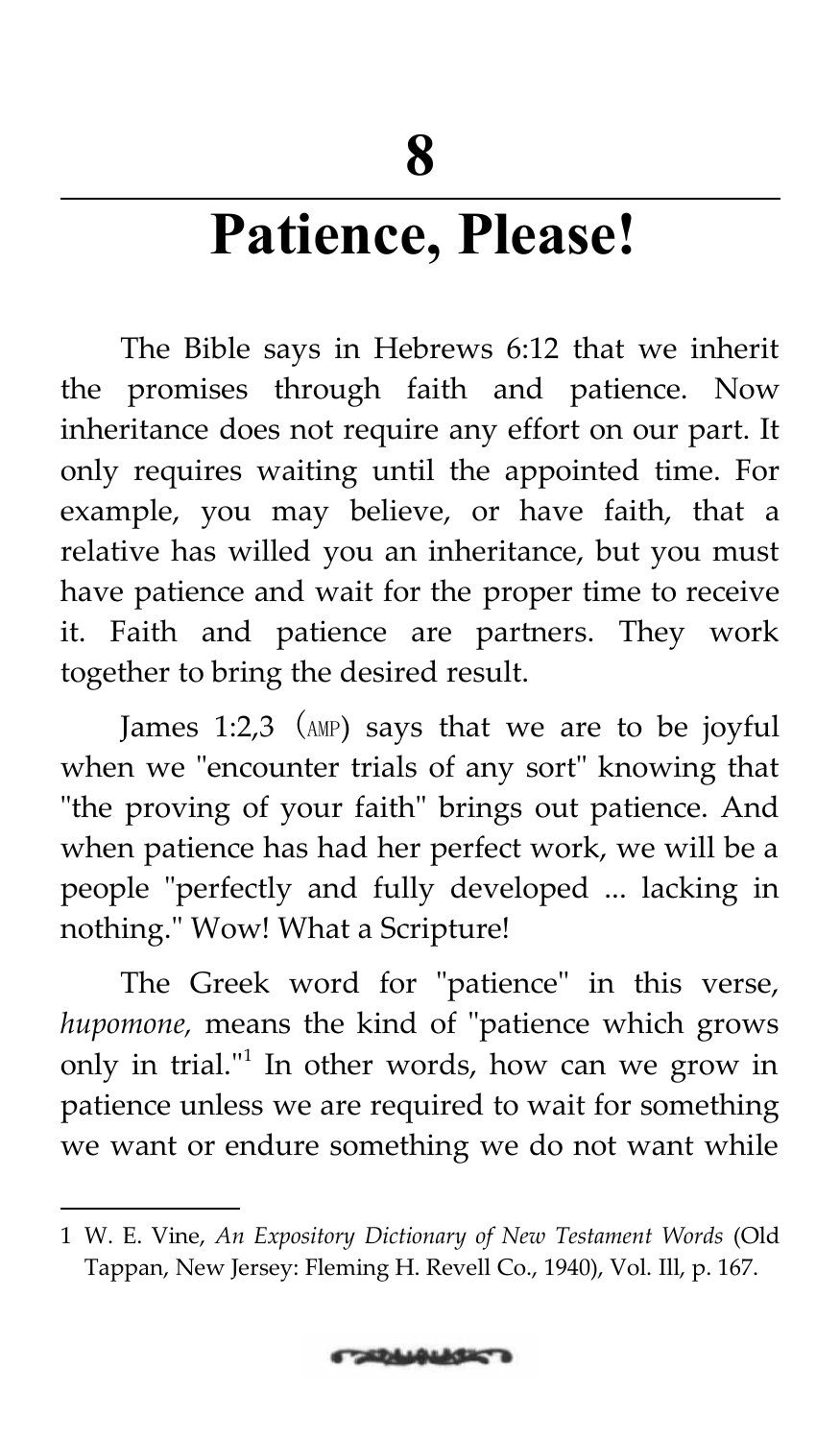we are waiting?

When we have trials, we grow, or at least we can grow, if we "let patience have her perfect work." (James 1:4.) Resistance, bitterness, and running away from every hard place does not produce patience. James  $1:4$  (AMP) says that we can be perfectly developed and lacking in (or "wanting nothing" KJV) once patience has done a thorough work. This is simple to see. If a person is totally patient, he or she can be peaceful and joyful in any situation.

I am certainly not perfect in patience, but I have grown a lot. There was a time when I was extremely impatient, and I did not wait well. I finally realized that God was not going to change, so I decided I had better change and adapt to His ways. He says that we receive by faith and patience, so I decided to let patience develop in me. *I have grown in patience, and at an equal rate, I have gained peace and joy.*

Patience is a fruit of the Spirit. Patience is a powerful witness to unbelievers. It is like a muscle the more you need to use it, the stronger it gets. Then finally, it is fully developed, and you only have to do exercises to keep yourself toned up in the area of patience—various and sundry things that do not happen as planned like slow people in front of you, a

**COMMANDED**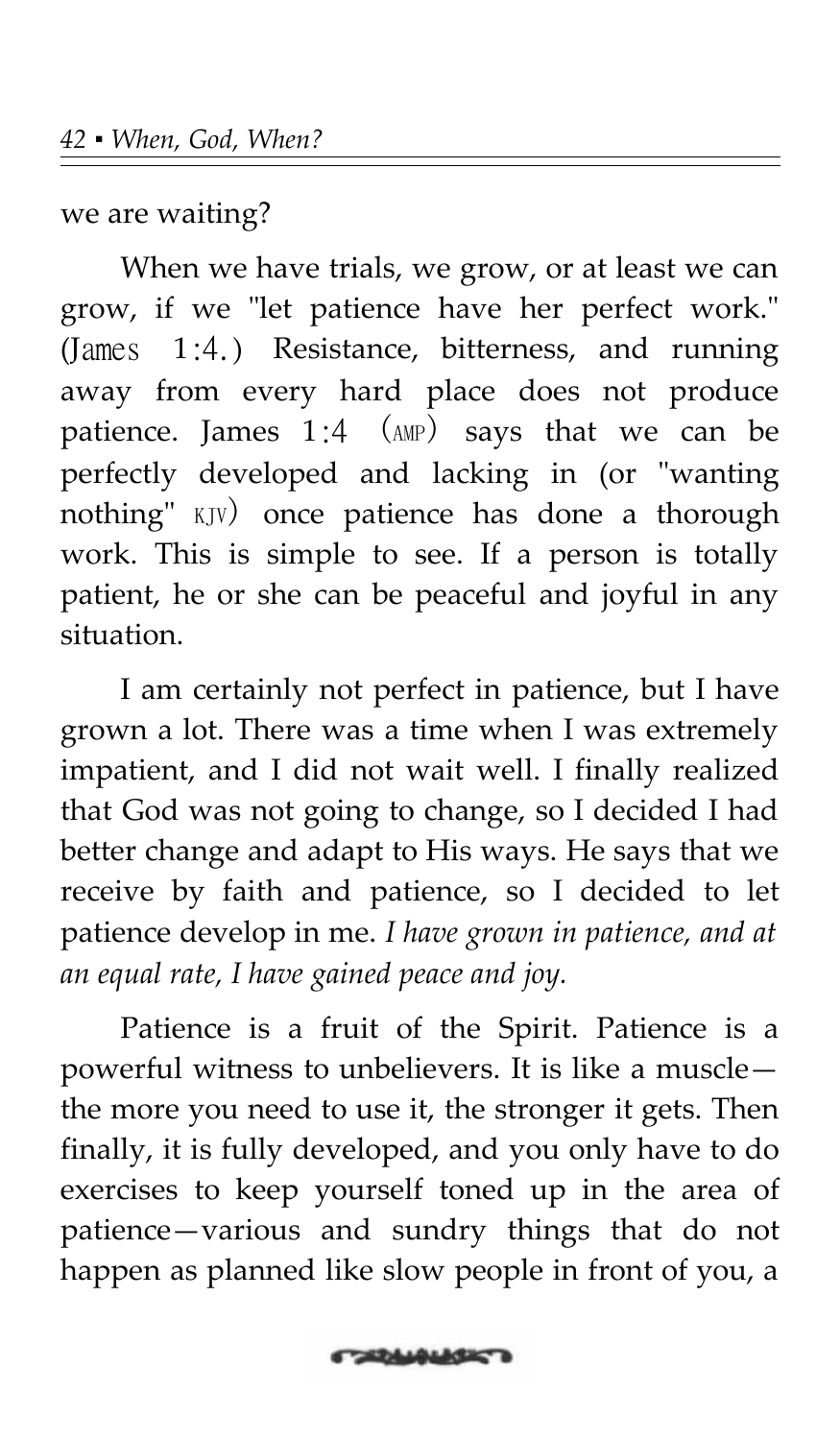stalled car on the highway, not understanding what is happening in your life or needing answers that seem slow in coming.

All of these things help us in the end, even though they are hard when we are going through them. If we can see this, it will give us a new appreciation for patience. Hebrews 12:1 (AMP) encourages us saying, "Let us run with patient endurance and steady and active persistence the appointed course of the race that is set before us." Every race has a finish line. You will cross the finish line, but Hebrews tells us how to run the race.

#### **Be Patient With Yourself**

Allow me to encourage you to begin building a foundation for a patient lifestyle by being patient with yourself. When you make mistakes, receive mercy from God and press on toward the finish line. Be patient with yourself while you are overcoming your weaknesses. *Impatience breeds frustration,* and frustration moves us into a realm of emotions which are unstable. Then, we end up making more mistakes than if we had given ourselves some patience in the first place.

People improve more rapidly under patience than under pressure! Be generous with patience. Give

**COMMUNITY**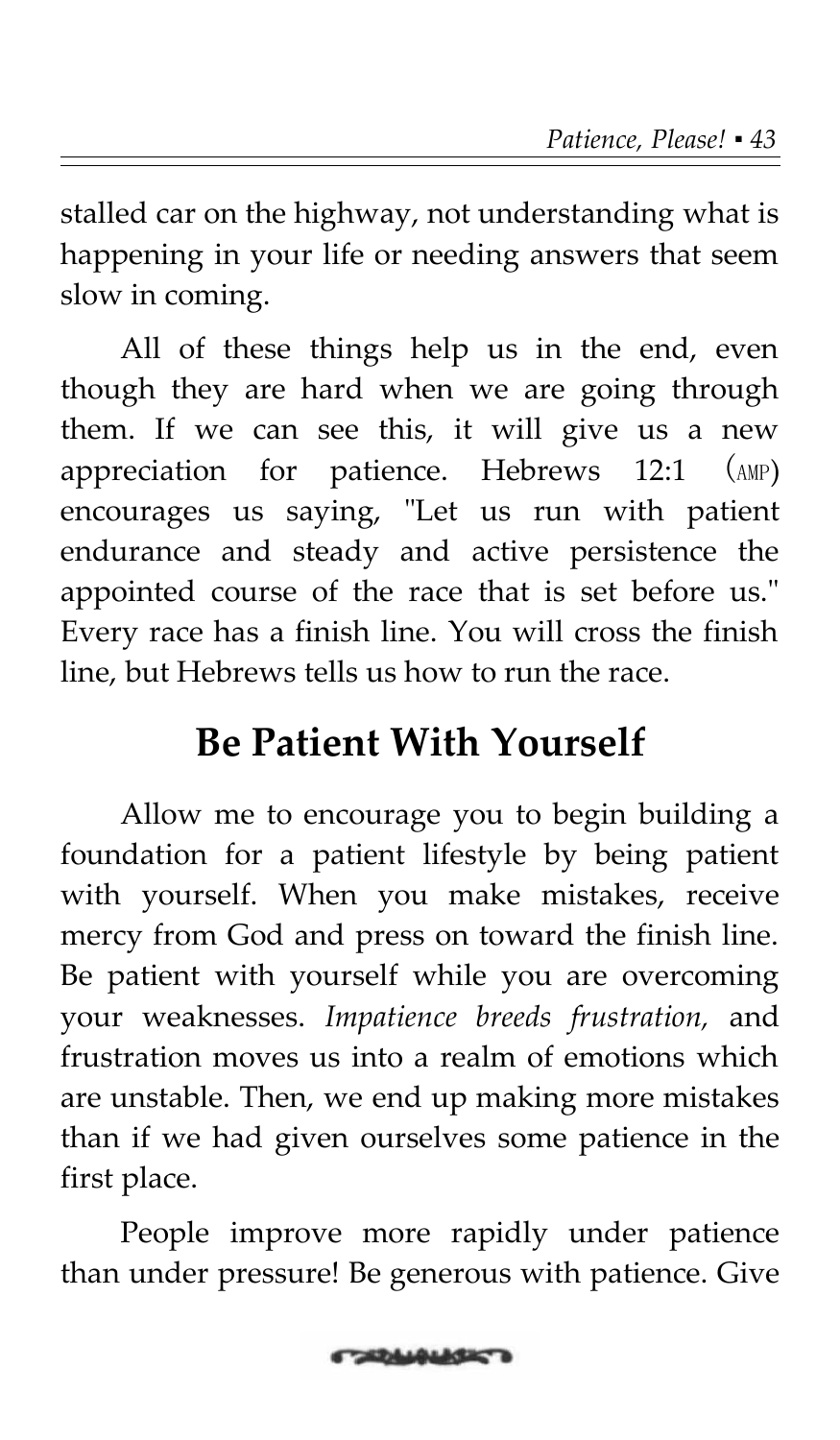it away freely to yourself and others. You will find the benefits delightful. Luke 8:15 (AMP) says, "steadily bring forth fruit with patience."

**COMMUNITY**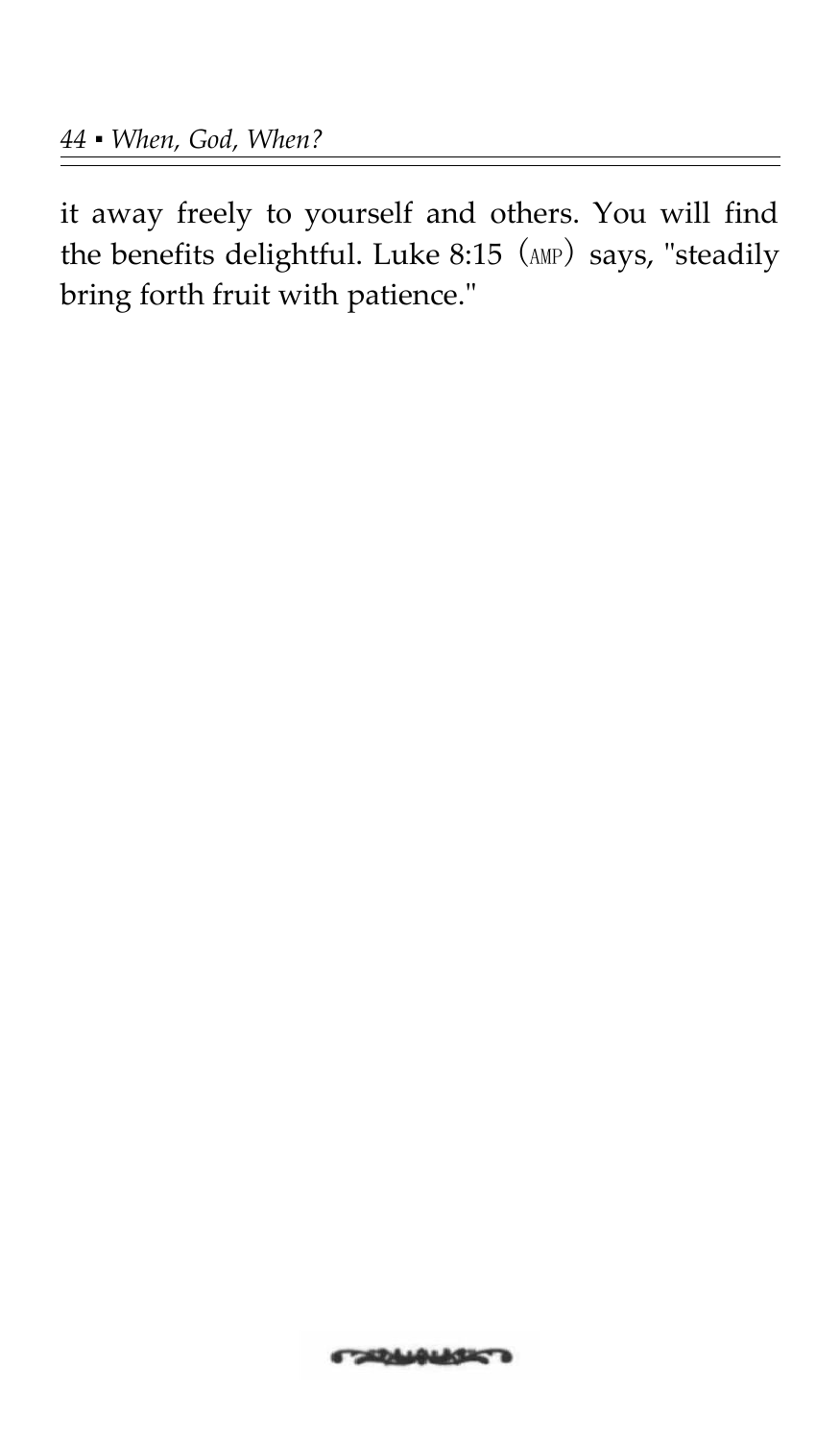**9**

## <span id="page-44-0"></span>**<sup>9</sup>When Will My Dream Come True?**

Your dream is in the process right now! It is on the stove cooking. You have heard the phrase, "The watched pot never boils." I really encourage you to simply get the most out of every day. Do your part, but do not try to do God's part.

There is a perfect timing—God's timing. Only He knows when it is. Honor God by trusting Him, and while you are traveling the road to fulfillment, *enjoy the trip!*

No one can tell you exactly when it will come, but be assured it will come at just the right time.

*Believe it, and enter God's rest!*

**COMMANDER**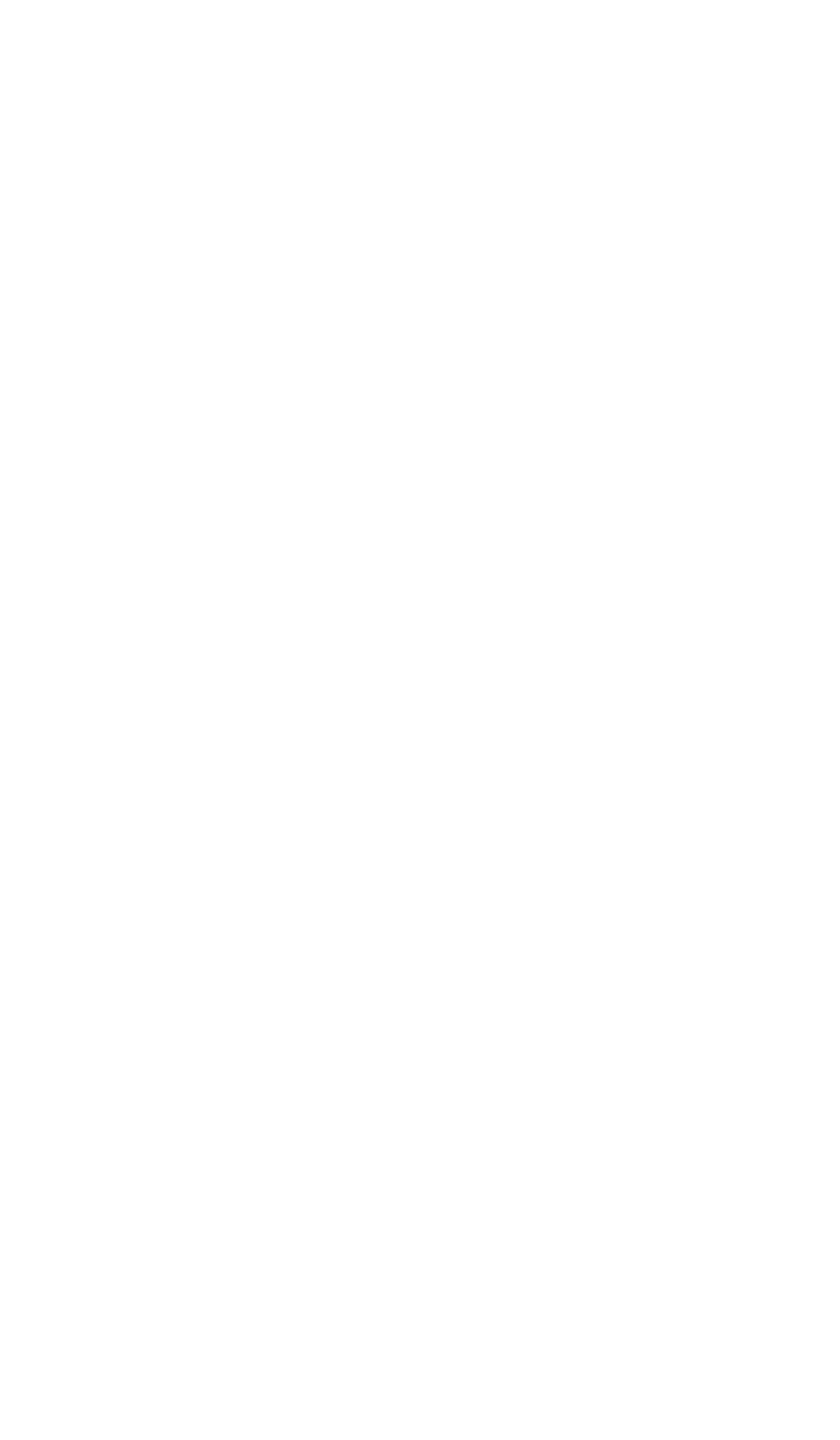# <span id="page-46-0"></span>**Experiencing a New Life**

If you have never invited Jesus to be your Lord and Savior, I invite you to do so now. You can pray this prayer, and if you are really sincere about it, you will experience a new life in Christ.

*Father God, I believe Jesus Christ is Your Son, the Savior of the world. I believe He died on the cross for me, and He bore all of my sins. He paid the price for my sins. He took the punishment I deserved. He went to hell in my place and came out triumphant. I believe Jesus was resurrected from the dead and is now seated at Your right hand. I need You, Jesus. Forgive my sins, save me, come to live inside me. I want to be born again.*

Now believe Jesus is living in your heart. You are forgiven and made righteous, and when Jesus comes, you will go to heaven.

Find a good church that is teaching God's Word and begin to grow in Christ. Nothing will change in your life without knowledge of God's Word.

**CONTRACTOR**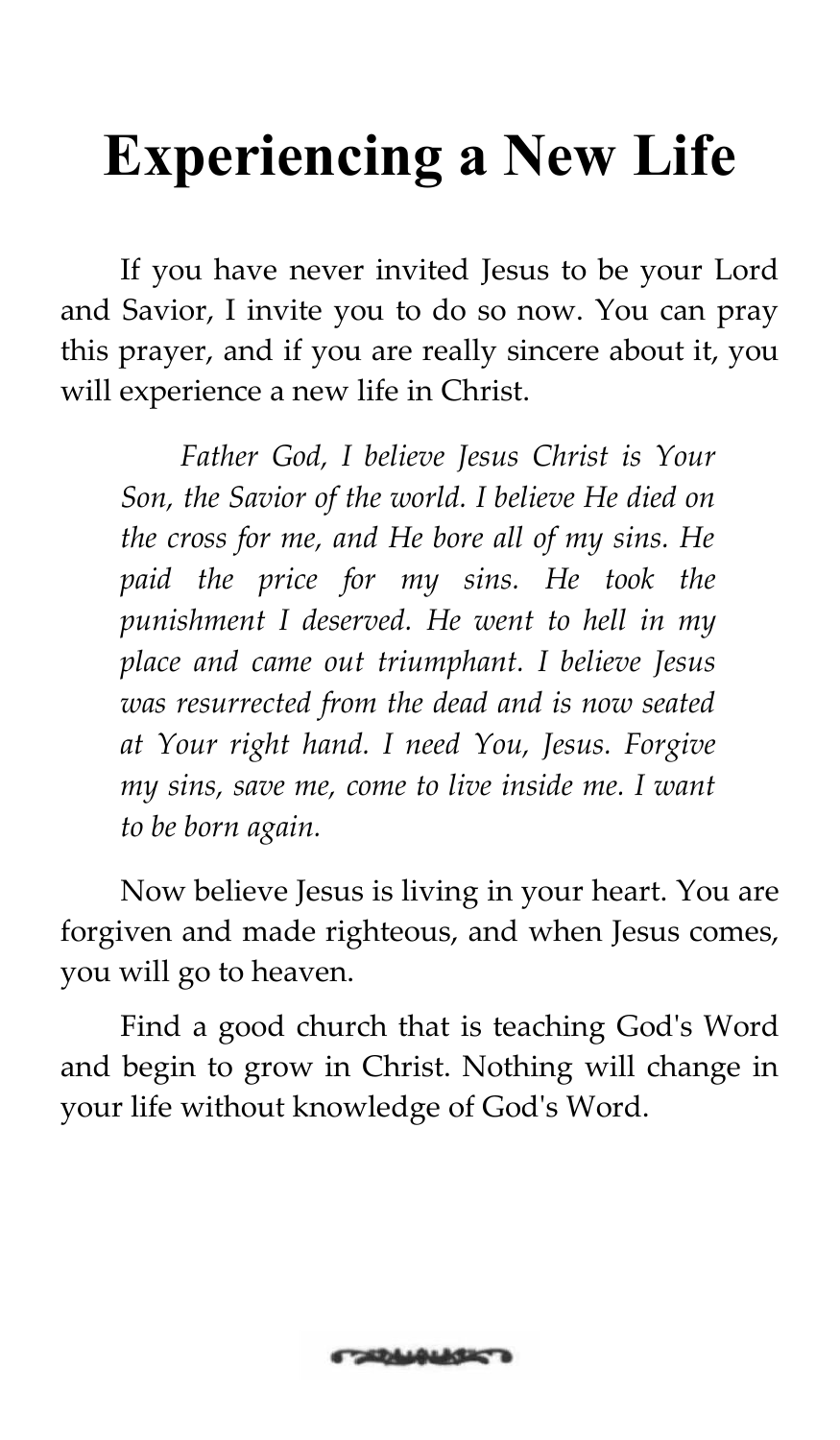*Beloved,*

*John 8:31, 32 (AMP) says, "If you abide in My Word... you are truly My disciples. And you will know the truth, and the truth will set you free."*

*I exhort you to take hold of God's Word, plant it deep in your heart, and according to 2 Corinthians 3:18, as you look into the Word, you will be transformed into the image of Jesus Christ.*

*Write and let me know you have accepted Jesus, and ask for a free booklet on how to begin your new life in Christ.*

*With Love,*

*Joyce*

**CONTRACTOR**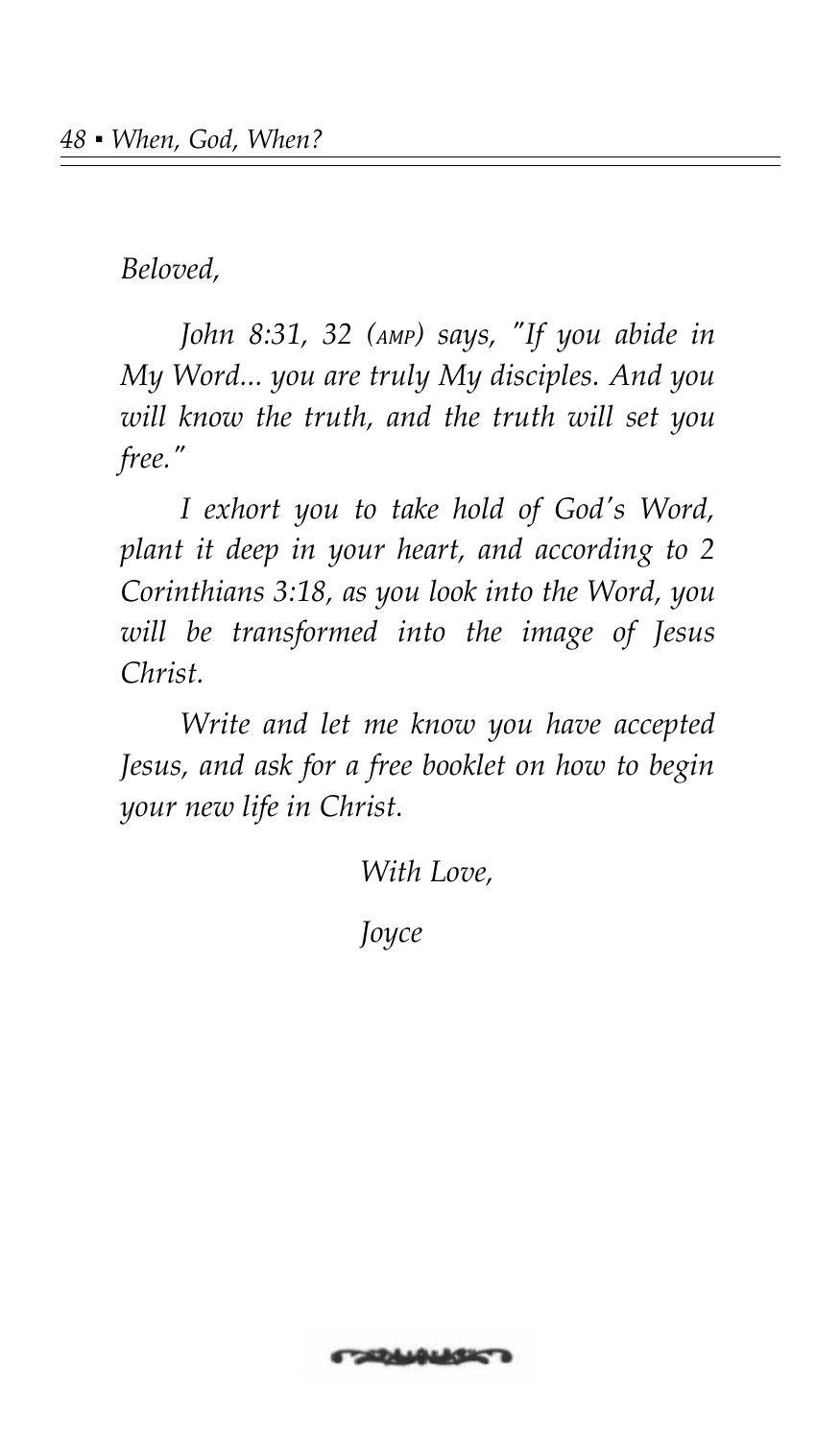## <span id="page-48-0"></span>**About the Author**

**Joyce Meyer** has been teaching the Word of God since 1976 and in full-time ministry since 1980. As an associate pastor at Life Christian Center in St. Louis, Missouri, she developed, coordinated and taught a weekly meeting known as "Life In The Word." After more than five years, the Lord brought it to a conclusion, directing her to establish her own ministry and call it "Life In The Word, Inc."

Joyce's "Life In The Word" radio broadcast is heard on over 250 stations worldwide. Her thirtyminute "Life In The Word With Joyce Meyer" television program was released in 1993 and is broadcast throughout the United States and Canada. Her teaching tapes are enjoyed internationally. Joyce also travels extensively conducting "Life In The Word" conferences, as well as speaking in local churches.

Joyce and her husband, Dave Meyer, Business Administrator at "Life In The Word", have been married for almost thirty years and are the parents of four children. Three are married, and their youngest son resides with them in Fenton, Missouri, a St. Louis suburb.

Joyce believes the call on her life is to establish

**COMMUNITY**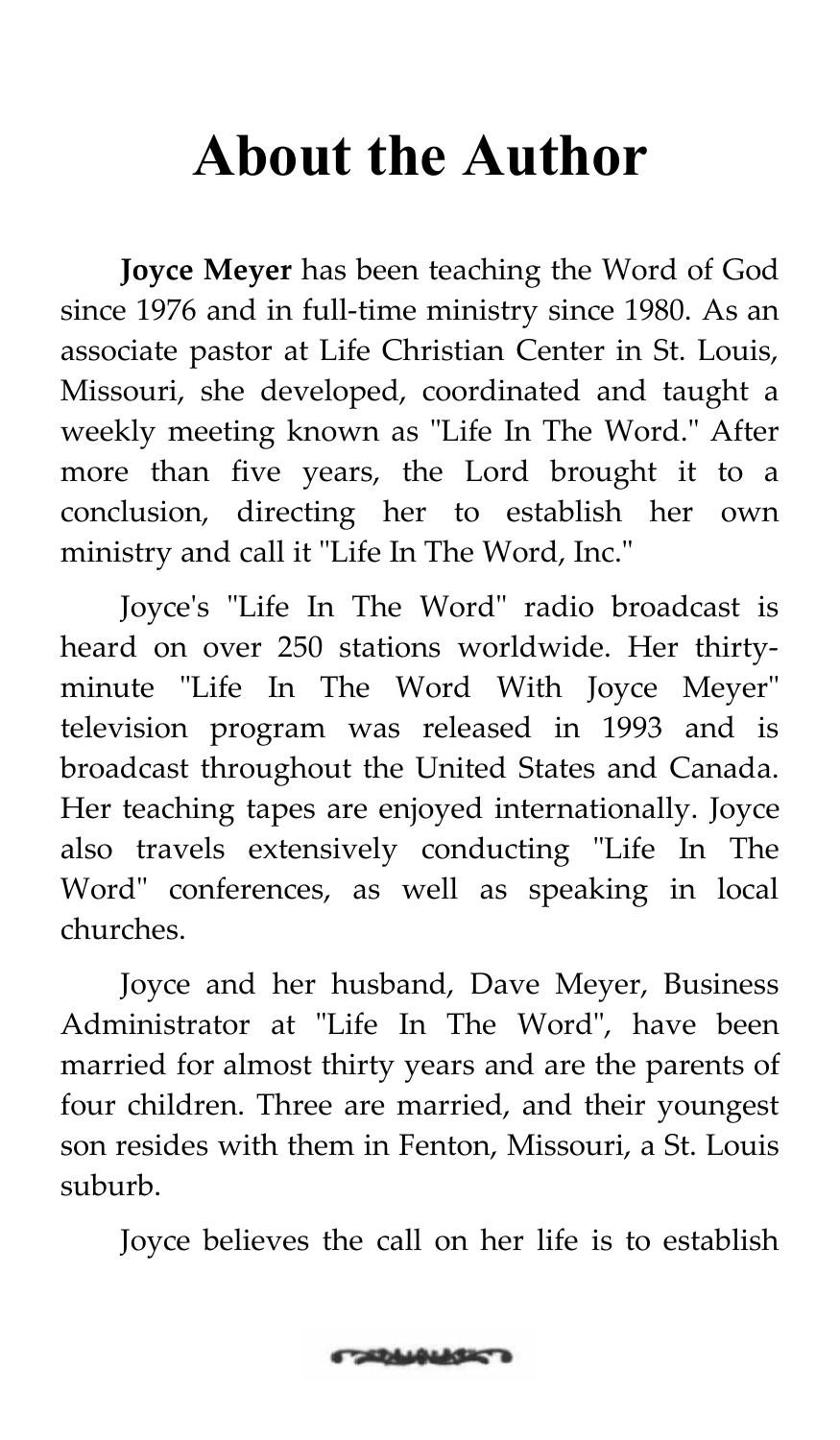believers in God's Word. She says, "Jesus died to set the captives free, and far too many Christians have little or no victory in their daily lives." Finding herself in the same situation many years ago, and having found freedom to live in victory through applying God's Word, Joyce goes equipped to set captives free and to exchange *ashes for beauty.*

Joyce has taught on emotional healing and related subjects in meetings all over the country, helping multiplied thousands. She has recorded over a hundred and forty different audio cassette albums and is the author of thirteen books to help the Body of Christ on various topics.

Her "Emotional Healing Package" contains more than twenty-three hours of teaching on the subject. Albums included in this package are: "Confidence"; "Beauty for Ashes" (includes a syllabus); "Managing Your Emotions"; "Bitterness, Resentment, and Unforgiveness"; and "Root of Rejection."

Joyce has five different audio tape series on the subject of the mind. They include: "Mental Strongholds & Mindsets"; "Wilderness Mentality"; "The Wandering, Wondering Mind"; "The Power of Thoughts"; and "The Mind of the Flesh." She also has two tape series entitled: "Love Is..." and "Love: The Ultimate Power."

**COMMANDED**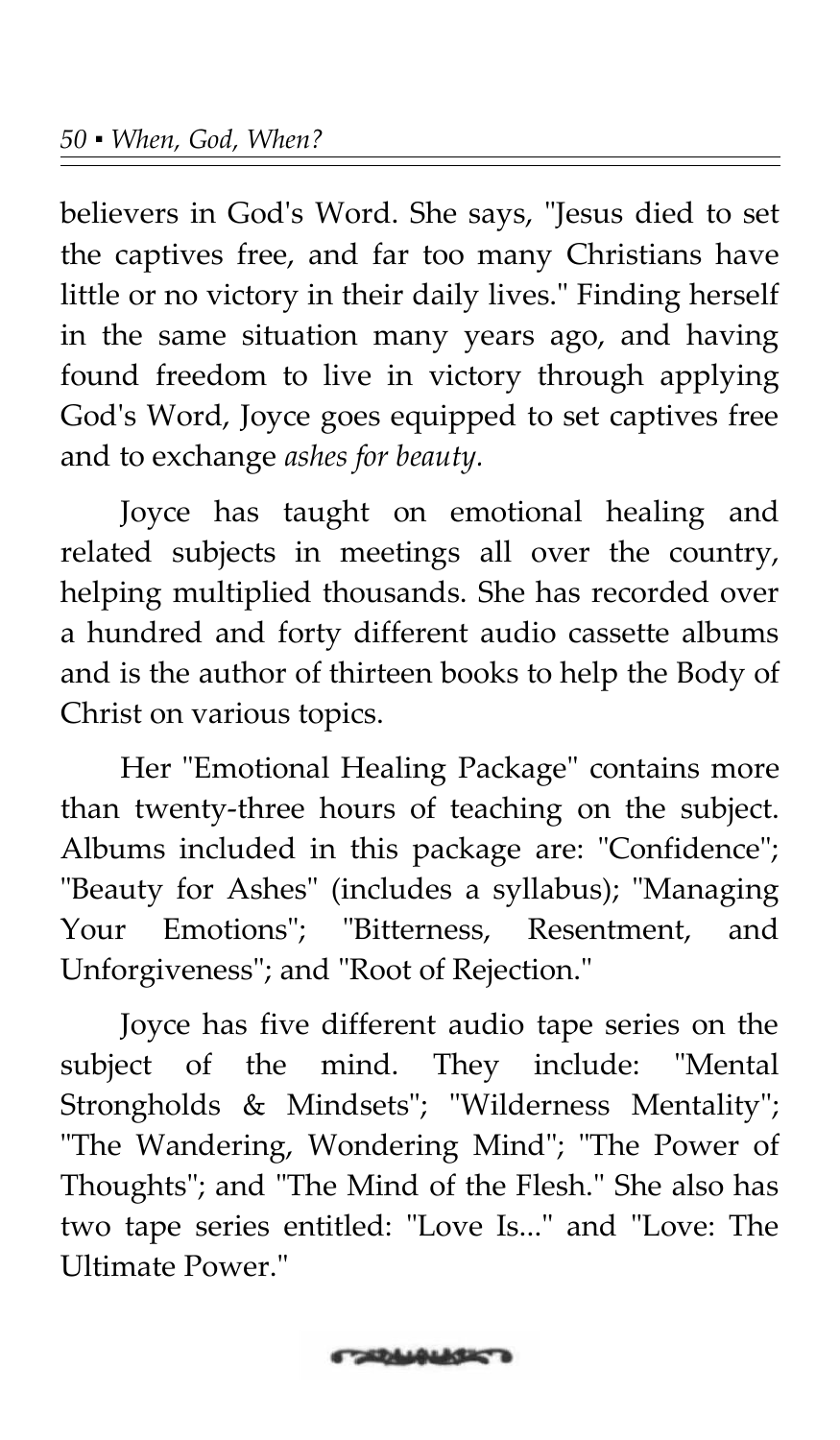Write to Joyce Meyer's office for a Resource Catalog and further information on how to obtain the tapes you need to bring total healing to your life.

**COMMUNITY**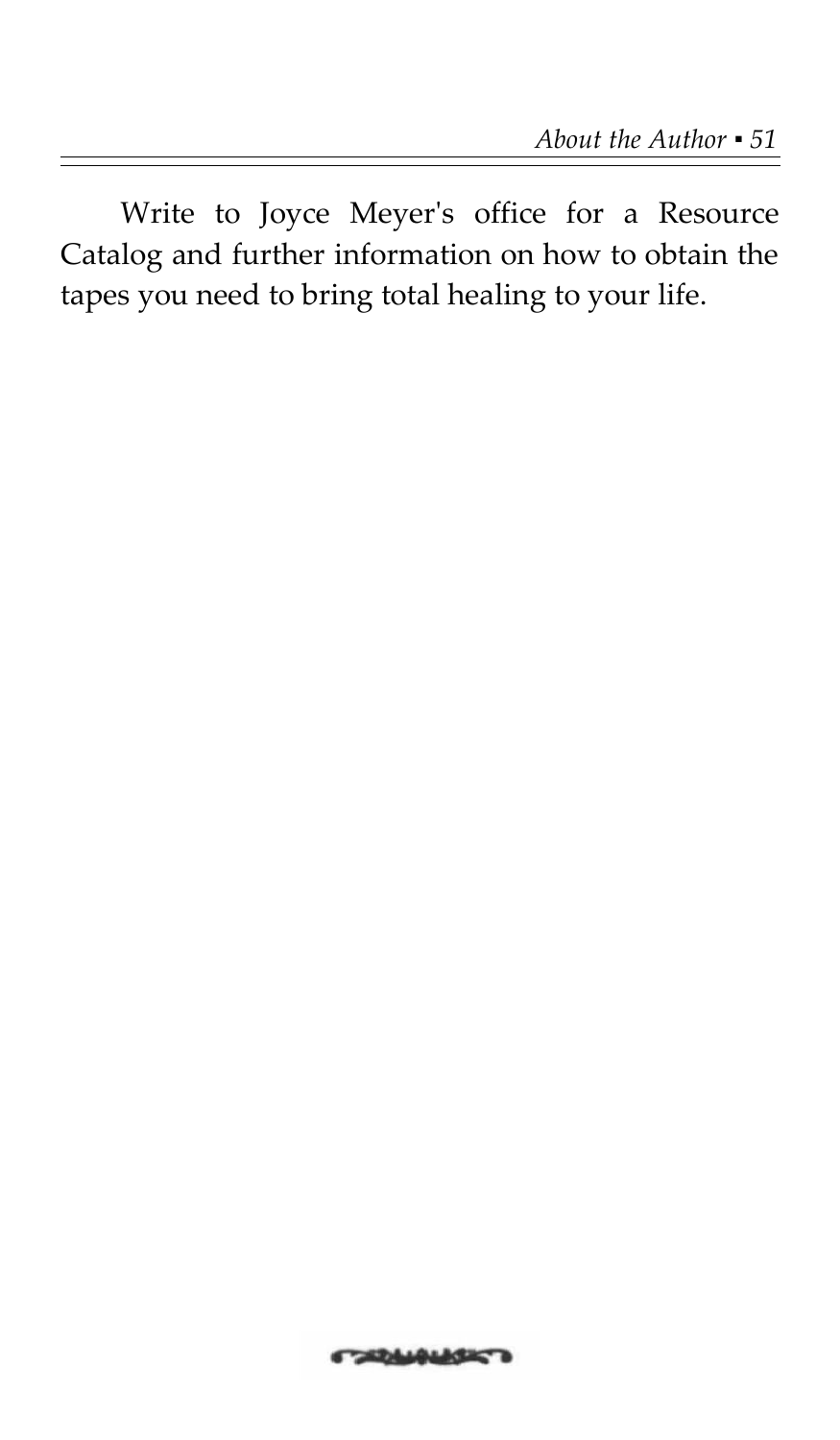To contact the author, write:

Joyce Meyer Life In The Word, Inc. P. O. Box 655 Fenton, Missouri 63026

> or call: (314) 349-0303

In Canada, please write:

Joyce Meyer Ministries Canada, Inc. P. O. Box 2995 London, Ontario N6A 4H9

*Please include your prayer requests and comments when you write.*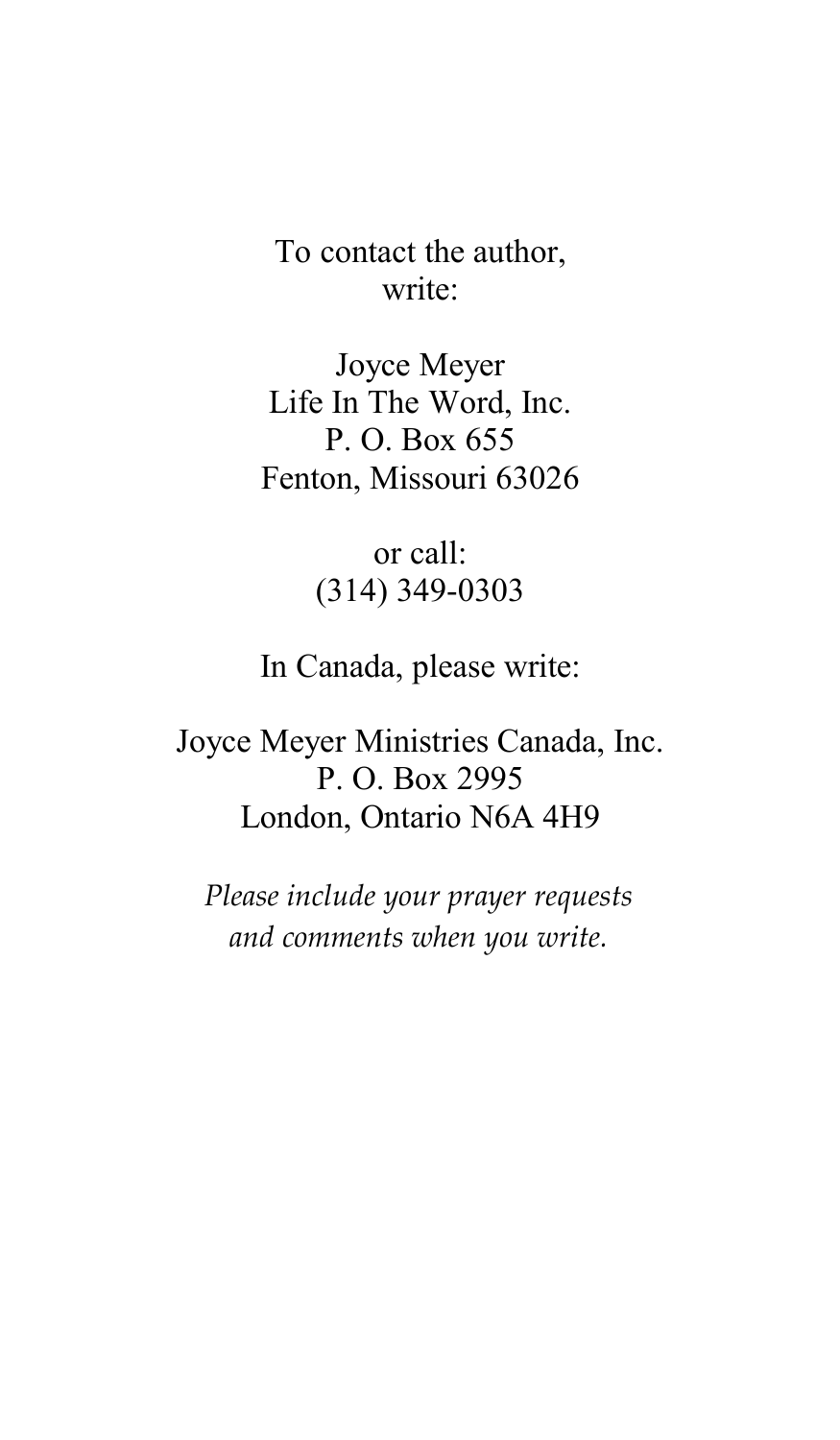#### **Other Books by Joyce Meyer**

Enjoying Where You Are on the Way to Where You Are Going If Not for the Grace of God **The Most Important Decision** You'll Ever Make The Answer to Every Problem The Word, the Name, the Blood **Battlefield of the Mind** Why, God, Why? "Tell Them I Love Them" Peace The Root of Rejection **Beauty** for Ashes

Available from your local bookstore.

### **ILLI**

**Harrison House** Tulsa, Oklahoma 74153

For additional copies of this book in Canada contact:

> Word Alive P.O. Box 670 Niverville, Manitoba **CANADA ROA 1EO**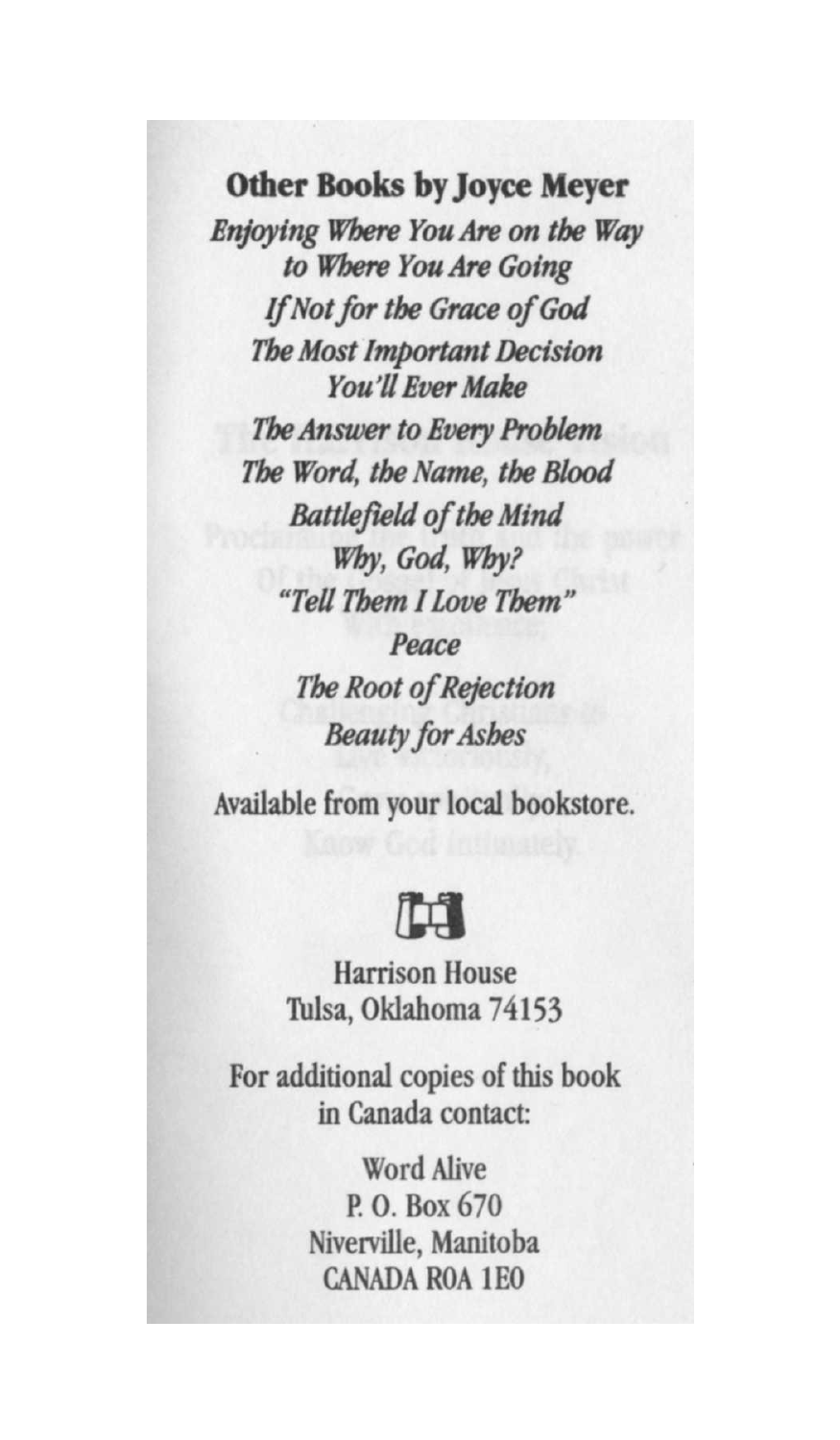#### **The Harrison House Vision**

Proclaiming the truth and the power Of the Gospel of Jesus Christ With excellence;

> Challenging Christians to Live victoriously, Grow spiritually, Know God intimately.